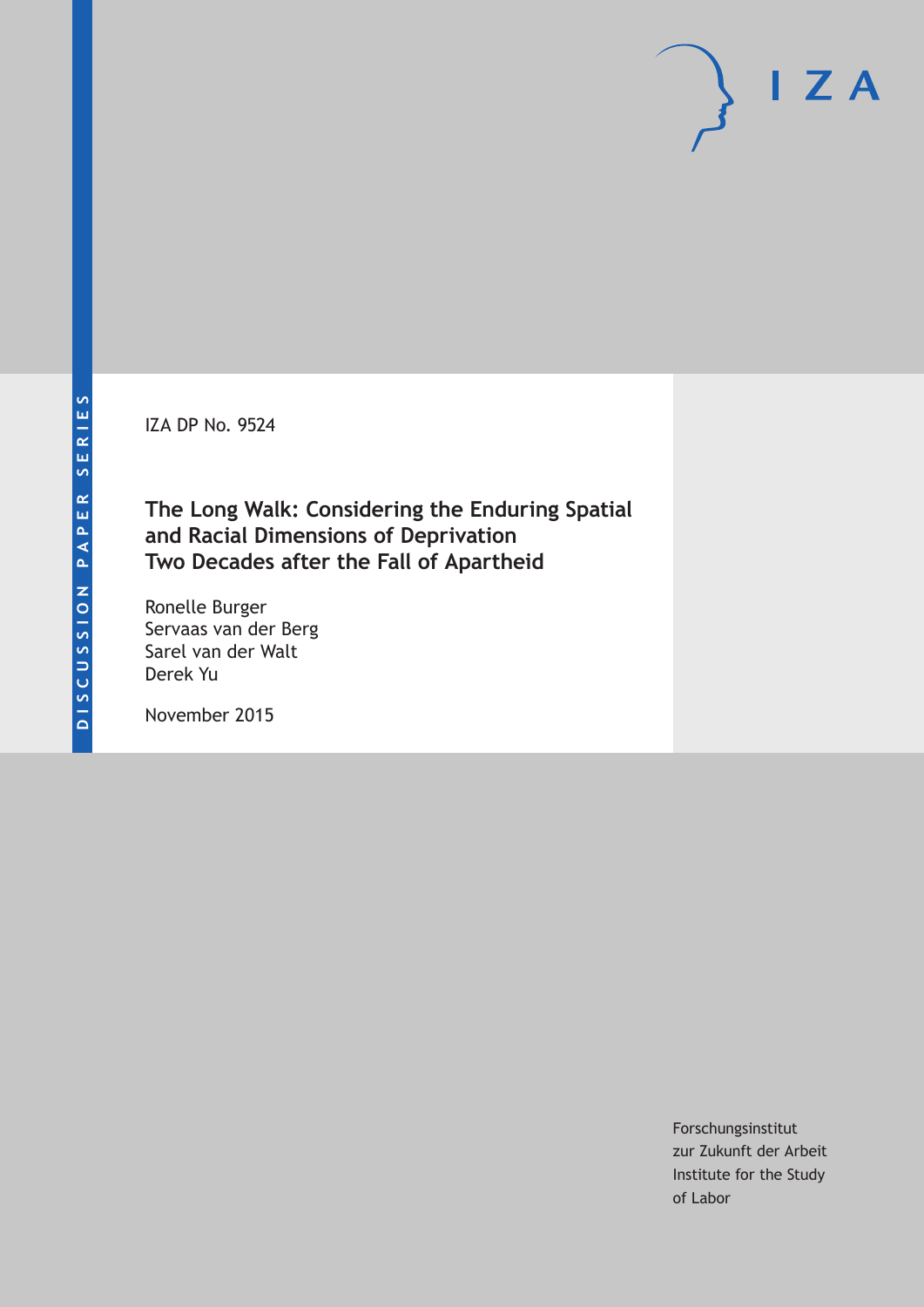# **The Long Walk: Considering the Enduring Spatial and Racial Dimensions of Deprivation Two Decades after the Fall of Apartheid**

### **Ronelle Burger**

*University of Stellenbosch* 

### **Servaas van der Berg**

*University of Stellenbosch and IZA* 

### **Sarel van der Walt**

*University of Stellenbosch*

## **Derek Yu**

*University of Stellenbosch*

### Discussion Paper No. 9524 November 2015

IZA

P.O. Box 7240 53072 Bonn **Germany** 

Phone: +49-228-3894-0 Fax: +49-228-3894-180 E-mail: iza@iza.org

Any opinions expressed here are those of the author(s) and not those of IZA. Research published in this series may include views on policy, but the institute itself takes no institutional policy positions. The IZA research network is committed to the IZA Guiding Principles of Research Integrity.

The Institute for the Study of Labor (IZA) in Bonn is a local and virtual international research center and a place of communication between science, politics and business. IZA is an independent nonprofit organization supported by Deutsche Post Foundation. The center is associated with the University of Bonn and offers a stimulating research environment through its international network, workshops and conferences, data service, project support, research visits and doctoral program. IZA engages in (i) original and internationally competitive research in all fields of labor economics, (ii) development of policy concepts, and (iii) dissemination of research results and concepts to the interested public.

IZA Discussion Papers often represent preliminary work and are circulated to encourage discussion. Citation of such a paper should account for its provisional character. A revised version may be available directly from the author.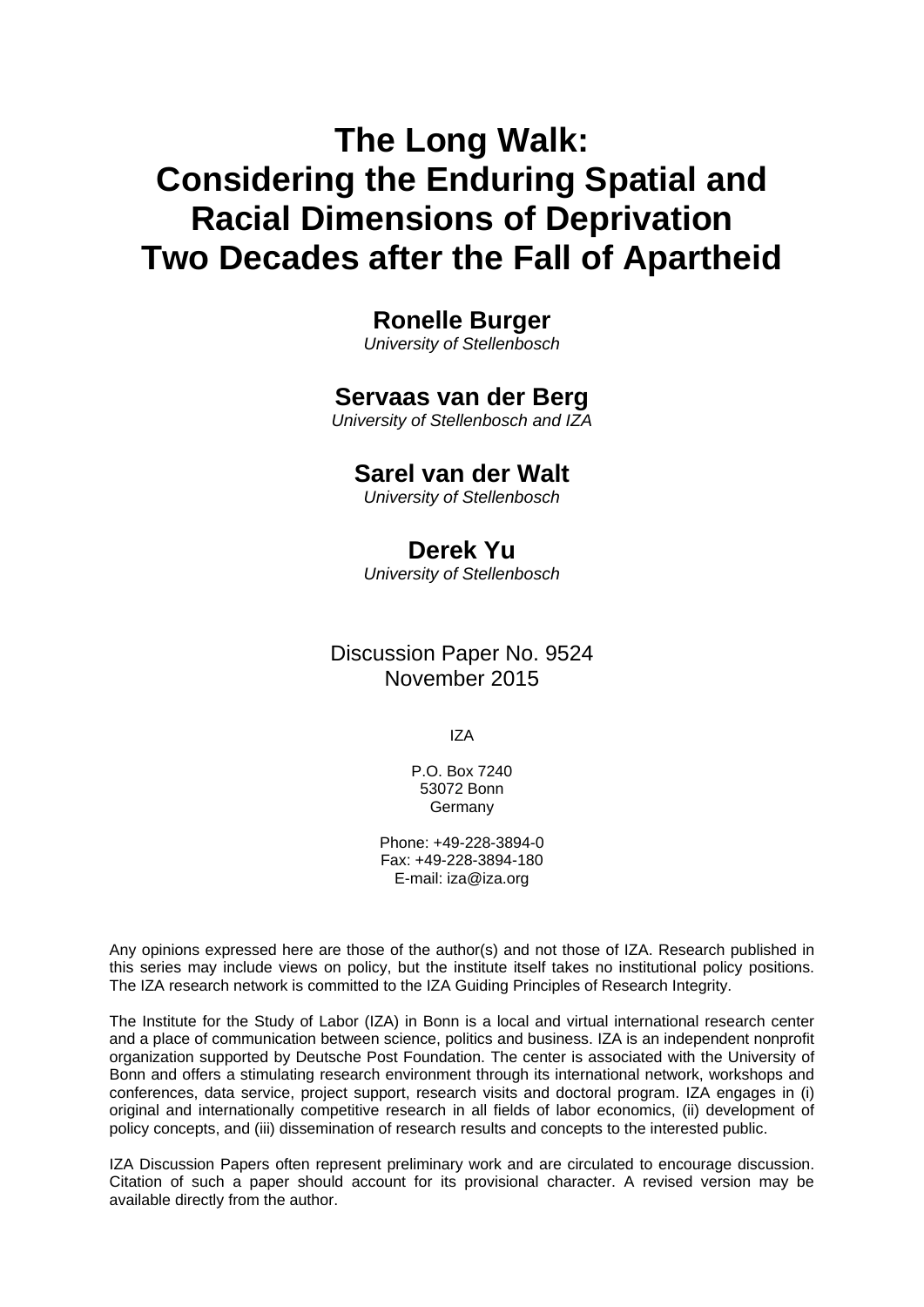IZA Discussion Paper No. 9524 November 2015

# **ABSTRACT**

# **The Long Walk: Considering the Enduring Spatial and Racial Dimensions of Deprivation Two Decades after the Fall of Apartheid**

This study examines the enduring spatial and racial dimensions of poverty and deprivation in South Africa to assess the progress made by the post-apartheid society and state. A multidimensional approach is required to assess progress because it can reflect the reduction in deprivation attributable to the improved affordability and expanded coverage of government services. While there has been previous studies tracking poverty trends over segments of the post-apartheid period, no previous work has considered multi-dimensional deprivation over the two decades following the official fall of apartheid. We adopt the Total Fuzzy and Relative approach proposed by Cheli and Lemmi (1995) to derive a poverty index with nine dimensions of deprivation, including education, employment, dwelling type, overcrowding, access to electricity, water, telephone, sanitation and refuse collection. Our analysis shows that there has been a significant improvement in South African deprivation levels between 1996 and 2011, but it also finds that geography and race continue to play an important role in explaining patterns of deprivation.

JEL Classification: I32, I38, N97, D31

Keywords: poverty, deprivation, fuzzy sets, South Africa

Corresponding author:

Ronelle Burger Department of Economics University of Stellenbosch Private Bag X1 Stellenbosch 7602 South Africa E-mail: rburger@sun.ac.za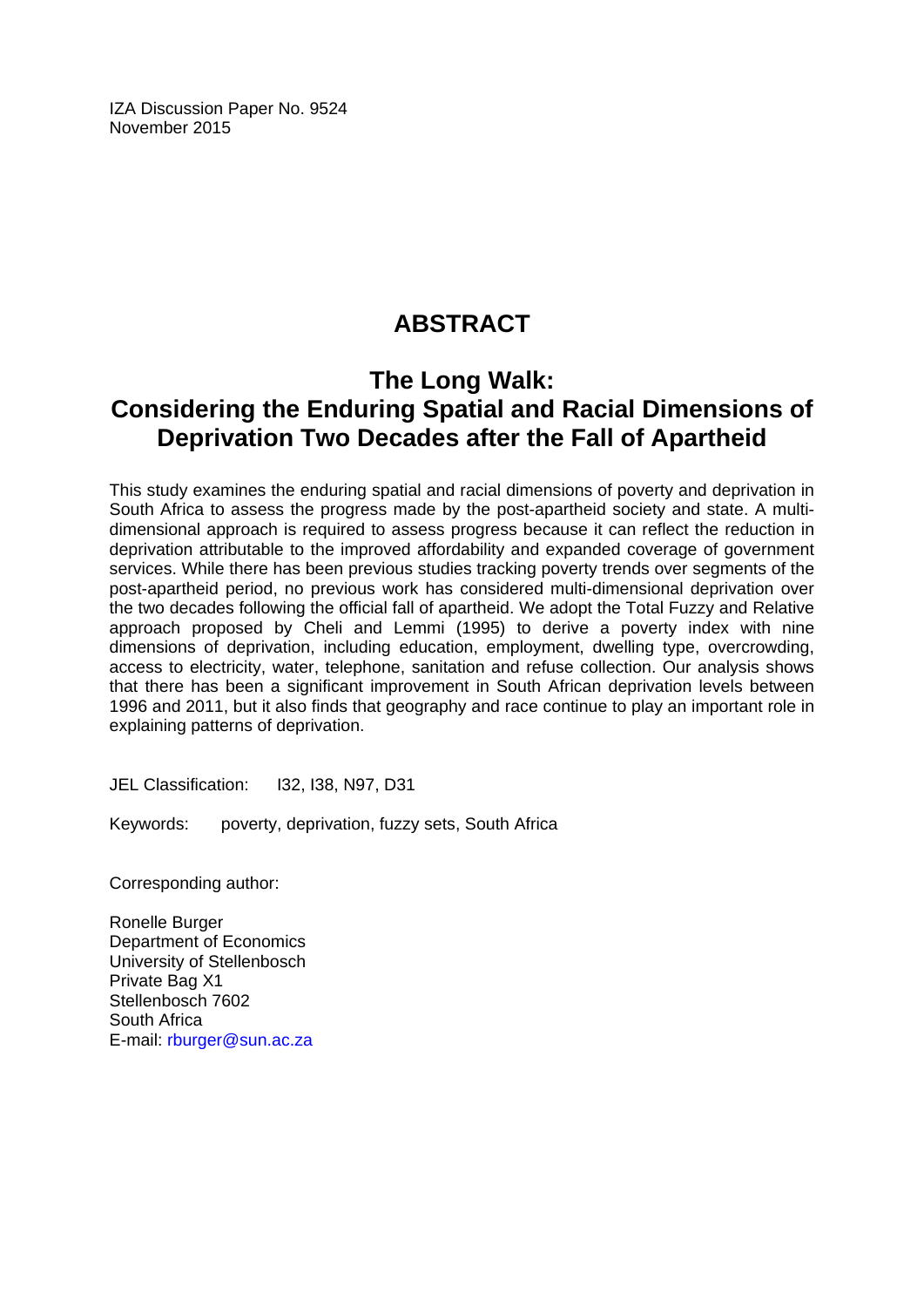#### **1 Introduction**

Decades of discriminatory policies have cut deep scars across South Africa's social landscape, creating one of the most unequal and polarised societies in the world. During the colonial and apartheid era the government restricted the geographical settlement choices and freedom of movement of black South Africans. These restrictive policies were also accompanied by large regional discrepancies in government spending, entrenching the association between place and poverty.

The resulting strong racial dimension and distinct spatial footprint of poverty have impeded post-apartheid change and mobility by magnifying the social distance between the deprived and the affluent. In South Africa, deprived households are largely black or coloured<sup>1</sup> and tend to live on the periphery of the cities and towns. The racial divide is further deepened by its association with cultural and language divides. While one often finds that dimensions such as race, income and geography tend to coincide and overlap, such cuts run far deeper in South African society where these divisions were partly engineered by discriminatory policies and legislation.

The article tracks the progress in addressing the legacy of apartheid by describing the inequalities in South African society at four points in time: 1996, 2001, 2007 and 2011. The South African government has invested significant effort in improving equity with the earliest reforms predating the official end of apartheid. The apartheid government even started to equalise social spending by race and area starting in the 1970s. More policy reversals followed in the 1980s and with the official fall of apartheid in 1994, further reforms were introduced. Aiming to redress apartheid inequalities, Nelson Mandela's post-apartheid government reorganised the provincial structures, decentralised the bureaucracy and approved budgetary shifts to favour the weaker and more deprived provinces.

Such policy reforms and budgetary reallocations have radically improved access to key services. The share of individuals with access to electricity has improved from 44.5% to 74.6% between 1996 and 2011.<sup>2</sup> Similarly, access to clean water has increased from 57.4% to 74.6%, access to pit latrines or flush toilets has improved from 81.9% to 92.8%, access to formal housing has risen from 63.5% to 79.8% and the share of individuals with access to regular refuse removal has increased from 48.1% to 61.8% over the same period. Despite these strides ahead, inequality remains a deeply entrenched feature of South Africa's social landscape, with both race and geography still serving as markers of deprivation and poverty. Analysis of the 1996 and 2011 Census also shows sluggish growth in employment has also constrained social mobility, with a relatively modest increase in the employed share of labour market participants from 65.9% to 70.2% over this period.

This work contributes to the wider debate on the achievements and shortfalls of the post-apartheid society and state by examining changes in geographical inequality in the fifteen years between 1996 and 2011 using a multidimensional approach to defining and estimating poverty. Conventionally, many of the studies examining changes in poverty in South Africa have focused on money-metric poverty (Van der Berg 2013; Yu 2012; Leibbrandt,

<u>.</u>

<sup>&</sup>lt;sup>1</sup> Household surveys and censuses ask respondents to self-identify their race as black, coloured, white or Indian. The coloured category refers to an extremely diverse group of people whose mixed heritage attests to decades of intimate contact amongst a range of ethnic groups (Gibson, 2015). Surveys also often provide an "other" category, but it is rarely used. Although collecting information on race is not uncontroversial, there is broad acceptance that such information is required to assess the performance of the post-apartheid state.

<sup>&</sup>lt;sup>2</sup> The estimates in this paragraph are our own estimates.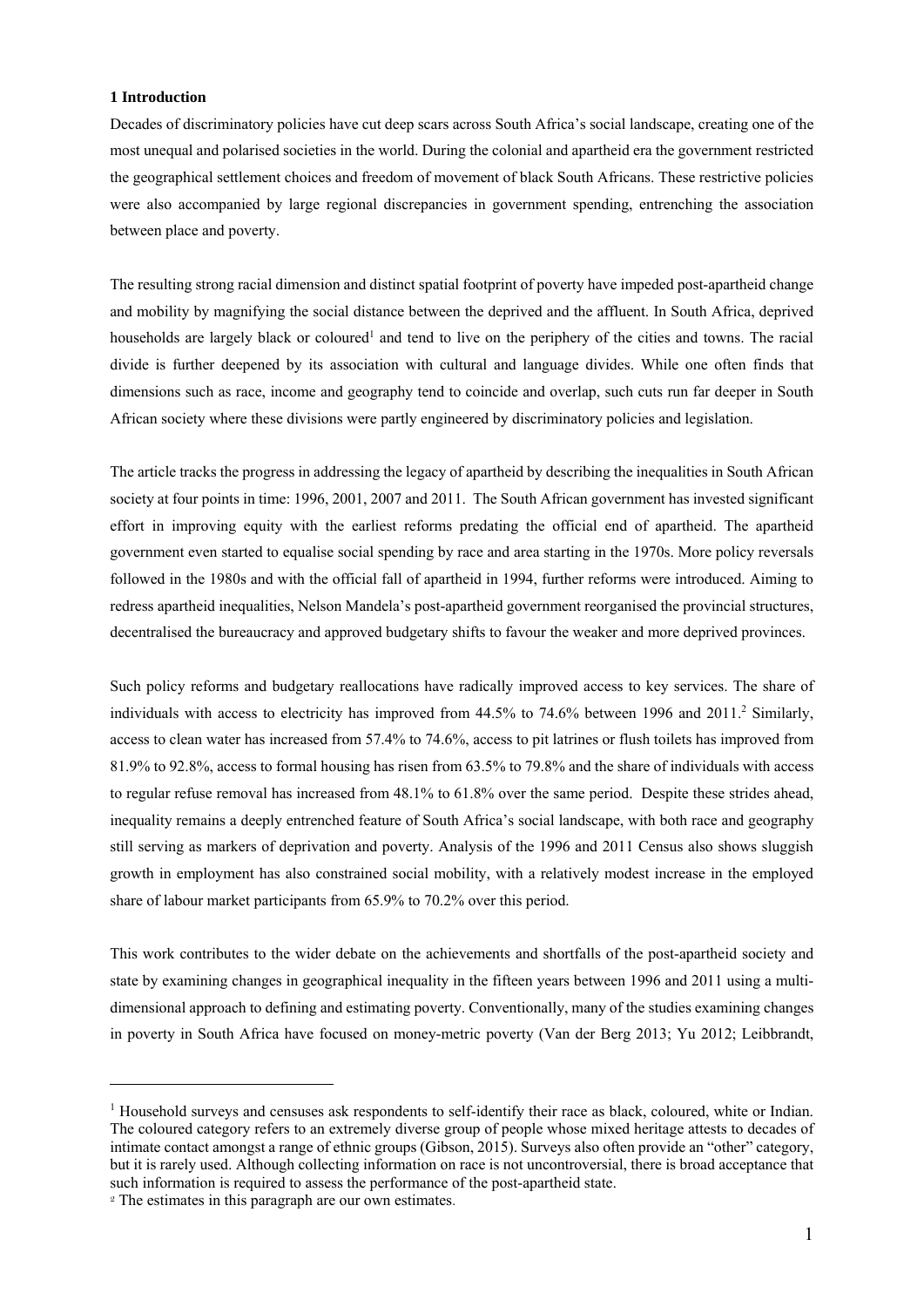Woolard, Finn, & Argent 2010; Van der Berg, Louw & Yu 2008; Özler 2007; Hoogeveen, & Özler 2006; Leibbrandt, Poswell, Naidoo & Welch 2006) with only two recent studies (Bhorat & Van der Westhuizen 2013 & Finn, Leibbrandt & Woolard 2013) considering trends in multi-dimensional poverty. A multi-dimensional index is preferred over a money-metric poverty approach because it can reflect the impact of efforts to expand access to public infrastructure and the introduction of free basic services.

We therefore implement the Totally Fuzzy and Relative approach to estimating poverty proposed by Cheli and Lemmi (1995) and Cerioli and Zani (1990), adapting and updating earlier work by Qizilbash and Clark (2005) published in this journal. Within the suite of multi-dimensional indices, we opt for this approach because it acknowledges the fuzzy, fluid and continuous nature of poverty and objects to the rigidity of a binary line dividing those that are poor from those who are not. Furthermore, it also avoids the criticism of arbitrary weights by using actual prevalence patterns to determine both the relative weighting of the dimensions of deprivations as well as the categories within each dimension.

The methodology and the data are described in the next two sections, followed with a section reporting poverty and deprivation levels by race and geographical area and the conclusion.

#### **2 The Fuzzy sets approach to poverty**

Over the past two decades, authors such as Alkire and Foster (2011), Ravallion (1996) and Sen (1985) have eloquently and convincingly presented the case for more multi-dimensional work on poverty to complement existing money-metric approaches. These authors outline the shortcomings of conventional money metric approaches in detail, highlighting that monetary measures do not capture deprivation of non-market goods such as free government services, but also that there are many valuable things that money cannot buy such as meaningful and reciprocal relationships, a sense of belonging, human rights, civil liberties, individual self-esteem and empowerment. A money metric measure may also fail to capture the living condition cost of market failures, for instance while some households are able to afford better accommodation they may have to resort to living in shacks because there are no affordable formal houses available. Furthermore, a money-metric approach will miss the contribution of non-market activities such as unpaid care work and farming for own consumption.

While there are strong arguments for opting for multi-dimensional approaches to measuring poverty and deprivation, there are also a number of pitfalls. Many of the dimensions of deprivation that are poorly represented by income and expenditure are difficult to capture in surveys. Data limitations – both in terms of the variables available in data sets but also, more deeply, the question of how well we can translate some of these dimensions into a quantitative measure via self-reported surveys – remain a significant constraint on multi-dimensional approaches.

This means that there is often considerable freedom and discernment for researchers in constructing a multidimensional index. While this opens the approach to the criticism of arbitrariness, it is important to acknowledge that that there are no neutral or objective measures of poverty and that any index – including traditional poverty lines – reflects some inherent judgement on what it means to be poor and what would be an adequate standard of living. Sen highlights that discernment and judgement are vital for constructing poverty indices and measures for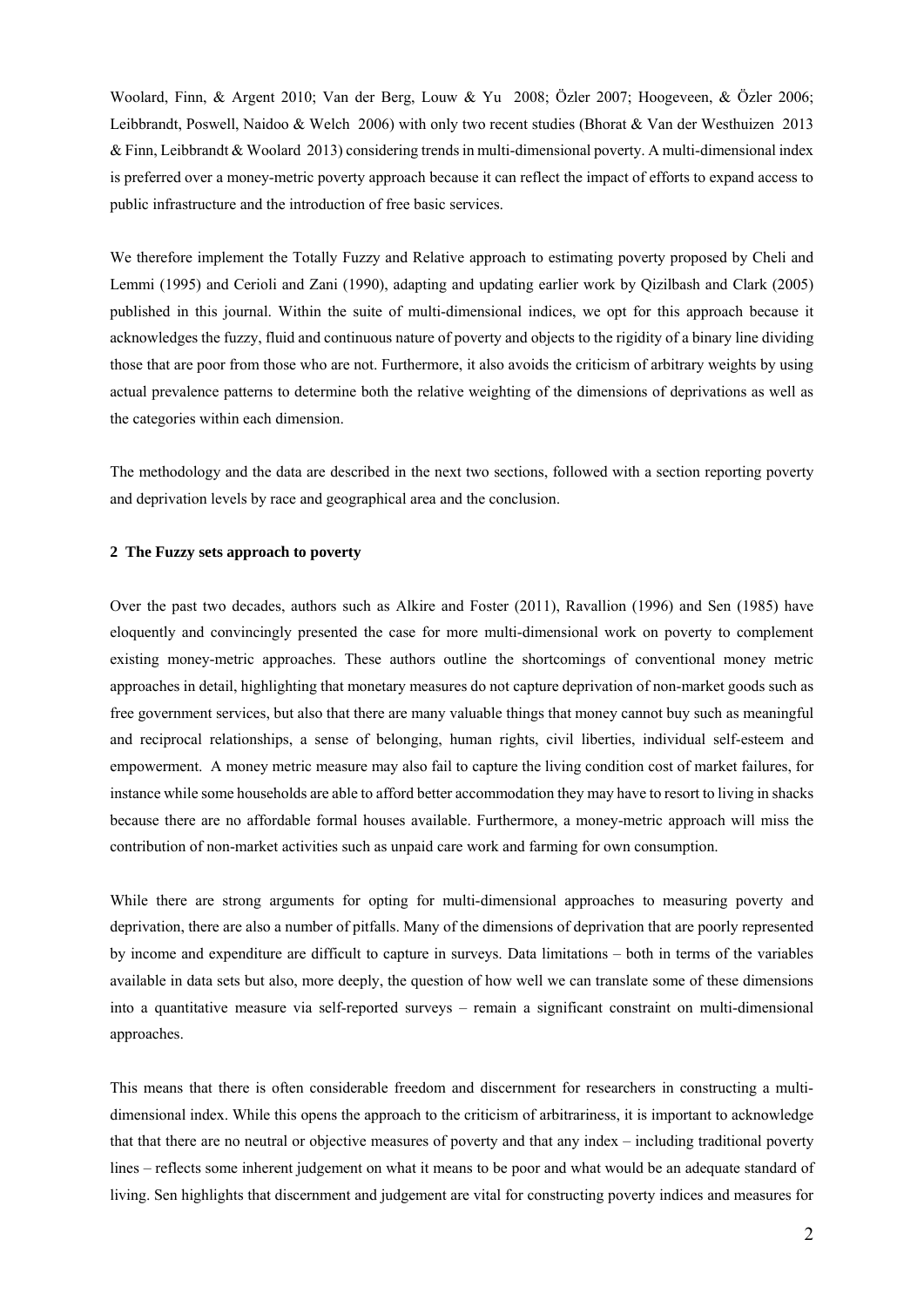it requires "a systematic assessment of importance" because "the job of a measure or an index is to distil what is particularly relevant for the purpose" (Sen 1989).

The most common recourse to deflect the criticism of arbitrariness is to opt for a more empirical approach that let the data speak. Examples of this would include qualitative focus groups, principal component analysis, multiple correspondence analysis and also the Totally Fuzzy and Relative approach employed here. The Totally Fuzzy and Relative approach allows us to derive a multidimensional account of deprivation without assigning arbitrary values to the categories within a poverty dimension (e.g. when deciding how we compare the deprivation associated with access to a pit latrine to that of having no toilet) or assigning arbitrary weights to the dimensions of deprivation (e.g. sanitation deprivation vs. lack of access to running water).

This approach is relative and social in how it allocates values and weights, aligning with intuitive ideas about who is considered to deprived and poor in a society. It implies that a specific form of deprivation would be experienced as worse by the individual if fewer people suffered from this type of deprivation. Conversely, deprivation is experienced as less severe when it is more prevalent in a society. For instance, not having running water in your house may be not be experienced as severe if there are many individuals who are in a similar position. In recognition of the relativist and social nature of the prevalence weighting approach and potential for bias in a country that experienced widespread and structural injustice, we assess the assigned weights for alignment with weights derived using analytical approaches and we examine whether any of the dimensions that receive lower than proportional horizontal weights can be considered to be basic needs or core capabilities.

The Totally Fuzzy and Relative method avoids Deaton's criticism of artificial definiteness of poverty lines. He argues that there are few advantages to setting "a sharp line, below which people count and above which they do not" (1997:144). As poverty is an imprecise and amorphous concept, the 'fuzziness' of TFR poverty indices is an important virtue of this approach. Deaton (1997: 144) explains that "perhaps the best poverty line is an infinite one; everyone is poor, but some a good deal more so than others, and the poorer they are, the greater the weight they should receive in measuring welfare and in policy evaluation."

In line with this intuition, the Fuzzy sets approach was originally developed by Zadeh (1965) and later enhanced by Dubois and Prade (1980) to describe 'fuzzy' membership relations. The Fuzzy sets approach is characterised by a membership function that acknowledges fuzziness of most memberships and associations. If P is defined to be the fuzzy subset of the deprived or poor, these membership functions will capture the degree to which the individual, the household or the subset of the population belongs to P, as outlined earlier, with a zero value denoting non-membership, a value of one indicating complete membership, and all values between zero and one suggesting some degree of membership, with the size of the index value representing the household or individual's degree of membership of the group of poor. The Total Relative and Fuzzy approach maximises the region of "fuzziness" by setting the minimum level (below which an individual or household is definitely a member of the group) to be the very lowest category, while the top category is selected as the maximum (above which an individual or household is definitely not a member of the group). If an individual or household were to fall between these two levels, then the individual or household would partially belong to the group.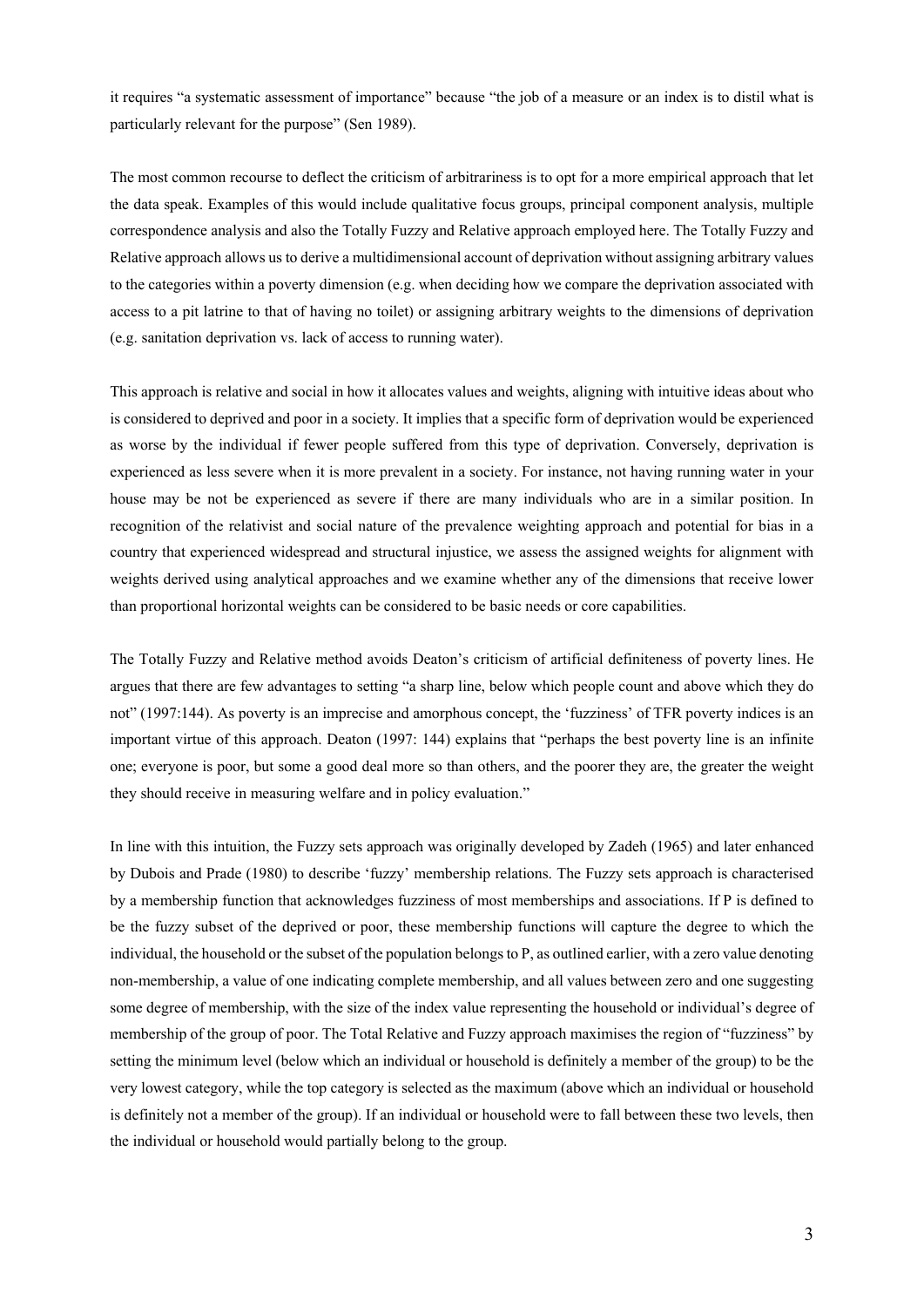If  $\delta(x_{ij})$  represents the membership function for the *i*<sup>th</sup> individual or household in dimension  $X_j$ , then according to the version of the TFR approach by Cheli and Lemmi (1995), the membership function for discrete variables will look as follows:

$$
\delta(x_{ij}) = \begin{cases} 0 & x_{ij} = x_j^{(1)} \\ \delta(x_j^{(\lambda-1)}) + \frac{F(x_j^{(\lambda)}) - F(x_j^{(\lambda-1)})}{1 - F(x_j^{(1)})} & \text{if} \\ x_{ij} = x_j^{(\lambda)}, \lambda = 2, ..., m \end{cases}
$$

where  $F(\mathbf{x}_j^{(\lambda)})$  is the cumulative distribution function of  $\mathbf{x}_j^{(\lambda)}$ 

Cheli and Lemmi's membership function is used to estimate the extent of deprivation an individual suffers in a specific dimension such as for instance sanitation or water. It presupposes a clear ordinal ranking of categories within a dimension of poverty, i.e. that it is preferable to have a flush toilet rather than a pit latrine, but that a pit latrine is again preferable to a bucket toilet. Deprivation in each dimension is estimated as a prevalence score equal to the share of the individuals that belong to both this category and any categories preferable to this one. Those in the top category receive deprivation scores of 0 and they are excluded from cumulative prevalence calculations for all other score estimates. Those in the bottom category receive a deprivation score of 1.

These scores for each of the *k* deprivation dimension are aggregated into a composite deprivation index by calculating the weighted sum of the individual deprivation dimension scores:

$$
\delta_p(x_i) = \sum_{j=1}^k w_j \delta(x_{ij}) \quad \forall i = 1,...,n
$$

with  $w_j$  denoting the weight of dimension  $X_j$  and  $\sum_{j=1}^k w_j =$ *j wj* 1 1.

Cerioli and Zani (1990) proposed a weighting system where each dimension's weight is the inverse function of the number of individuals who are deprived in terms of this dimension, a proposal supported by Miceli (1998) on the basis that people tend to feel more deprived when they do not have access to the same goods or services that most others have access to. This line of thought coincides with a relative concept of poverty. It can be implemented as the following weighting function<sup>3</sup>:

$$
w_j = \log\left(\frac{1}{\overline{\delta}(x_j)}\right)
$$

-

<sup>3</sup> Filippone, Cheli and D'Agostino (2001) identify two advantages of choosing a logarithmic functional form in this case: it assigns a value of 0 to those dimensions where the whole population falls into the lowest category, i.e. everyone is deprived, and avoids giving too much importance to extremely rare poverty indicators. Note that *w<sub>i</sub>* is not defined when  $\overline{\delta}(x_i) = 0$ , i.e. when no person is deprived or poor in dimension  $X_i$ . If everybody is non-poor in dimension  $X_j$ , then dimension  $X_j$  makes no significant contribution to a study of poverty and should, therefore, not be included.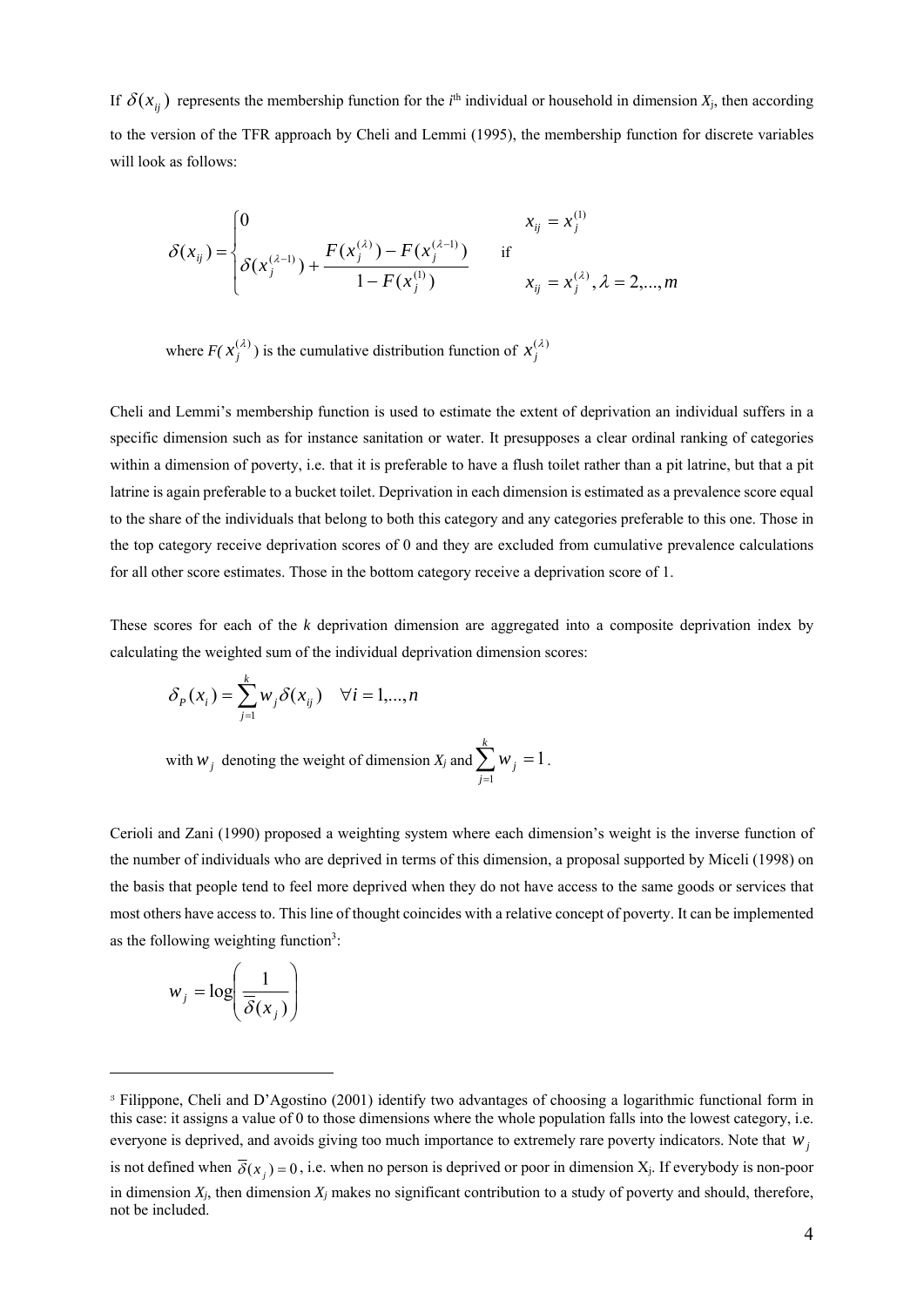where 
$$
\overline{\delta}(x_j) = \frac{1}{n} \sum_{i=1}^n \delta(x_{ij})
$$

with  $\overline{\delta}(x)$  representing the average deprivation experienced in dimension  $X_i$ .

To distinguish the two sets of weights that the TFR method calculates, the dimension weights (comparing dimensions such as for instance housing vs. sanitation) are referred to as horizontal weights, while the comparison within a dimension across categories (e.g. pit latrines vs flush latrines within the sanitation dimension) are called vertical weights.

#### **3. Data**

-

The analysis utilises the 10 per cent samples of the censuses of 1996, 2001 and 2011 as well as the Community Survey of 2007 (CS 2007) conducted by Statistics South Africa. The main benefit of using this series of data is the large sample size that allows more detailed geographical analysis. However, the censuses also have their shortcomings<sup>4</sup>, most notably the small number of variables and the lack of detailed income data.

The 1996, 2001 and 2011 Censuses each took place in October , and a 10% unit level sample of all households and all persons enumerated in the census was made available for analysis. In the 10% samples household records were explicitly stratified according to province and District Council. Within each District Council, the records were further stratified by local authority and enumeration area type. Although Census normally takes place every five years, it did not happen in 2006. Therefore, the Community Survey 2007 was undertaken to provide detailed large sample information on development, service delivery and employment between the 2001 and 2011 censuses.

The number of households staying in normal dwellings (i.e. outside institutions) that were included in the four data sets are 846 232, 905 748, 246 618 and 1 194 122 for the Census 1996, the the Census 2001, the Community Survey 2007 and Census 2011 respectively.

<sup>&</sup>lt;sup>4</sup> There are concerns that censuses may not capture the composition and size of the population completely accurately. For instance, post-enumeration surveys revealed an undercount of just over 10 per cent in 1996, and just over 20 per cent in 2001, which have been adjusted in the sample weights. Even after these adjustments, however, demographers have noted some inconsistencies between the censuses, but this should not greatly affect the results of this analysis.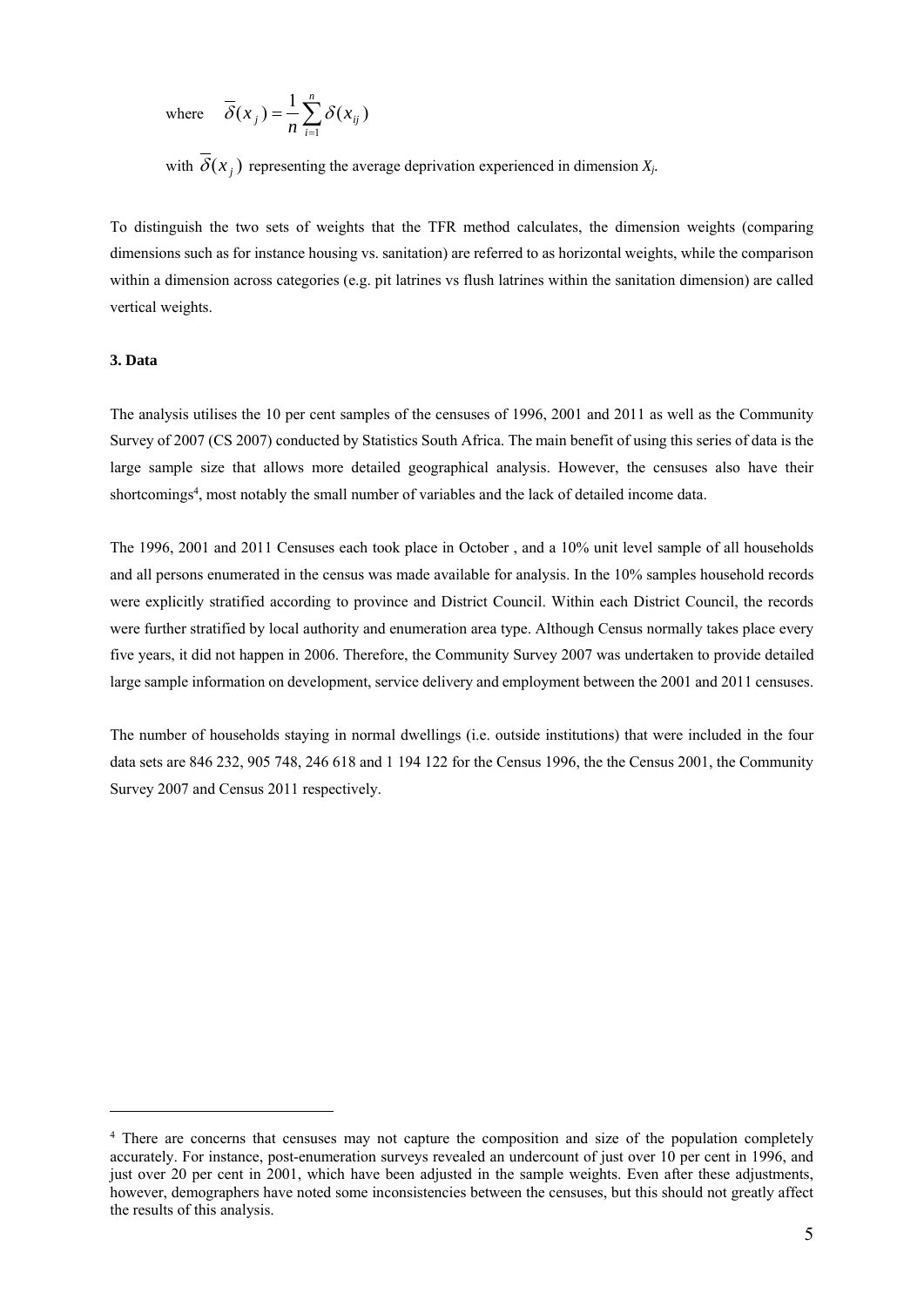#### **4. Constructing an index of deprivation**

<u>.</u>

Table 1 displays the set of dimensions of poverty and their respective categories ranked in increasing order with respect to depth of deprivation. From the set of indicators available in all four our data sets we selected nine indicators: overcrowding, dwelling type, the main source of energy for cooking, water access, telephone access (including access to a mobile phone), refuse removal, sanitation, employment and education. While Clark and Qizilbash's previous work (2002) published in this journal demonstrated that different approaches can lead to setting very different minimum levels, the data available restricts us from considering most of the alternative minimum levels. As our choices are largely aligned with earlier work by Klasen (1997, 2000) and Clark and Qizilbash (2008, 2002), we consider the categorisation of deprivation levels within these nine variables to be uncontroversial and "unlikely to stir much debate" (Klasen, 2000). We deviate from previous categorisations and rankings on three counts – and in each case in an attempt to err on the side of carefulness. For the energy used for cooking dimension of deprivation we have merged the animal dung and wood options into the same category due to the low prevalence of these categories and concern that there is little basis to argue that animal dung should be preferred over wood. We have also collapsed shacks and traditional huts into one category because we argue that it is difficult to argue that inhabiting a traditional dwelling makes one more deprived than living in a shack, confirmed by the disagreement between Clark and Qizilbash (2002) and Klasen (2000) on the ranking. Thirdly, because our analysis is at an individual level and we want to include household members who are not economically active, we opt for a simple three category scale for employment, with the employed as the least deprived, those not participating in the labour market falling in the middle category and with the unemployed<sup>5</sup> categorised as the poorest and the deprived.

<sup>&</sup>lt;sup>5</sup> South Africa has adopted a narrow definition of unemployment. The difference between the narrow and the broad definition is due to the prevalence of discouraged workseekers, i.e. respondents who say that they want work, but who have not actively sought work over the past four weeks. According to the narrow definition such discouraged workers are classified as not being economically active. In contrast, the broad definition would include them as unemployed and part of the labour force. After the revision of the labour market status derivation methodology in 2008 (with the introduction of QLFS), the discouraged workseekers definition has changed and it is therefore difficult to construct comparable estimates of broad unemployment, thus our deprivation index uses the narrow definition of unemployment.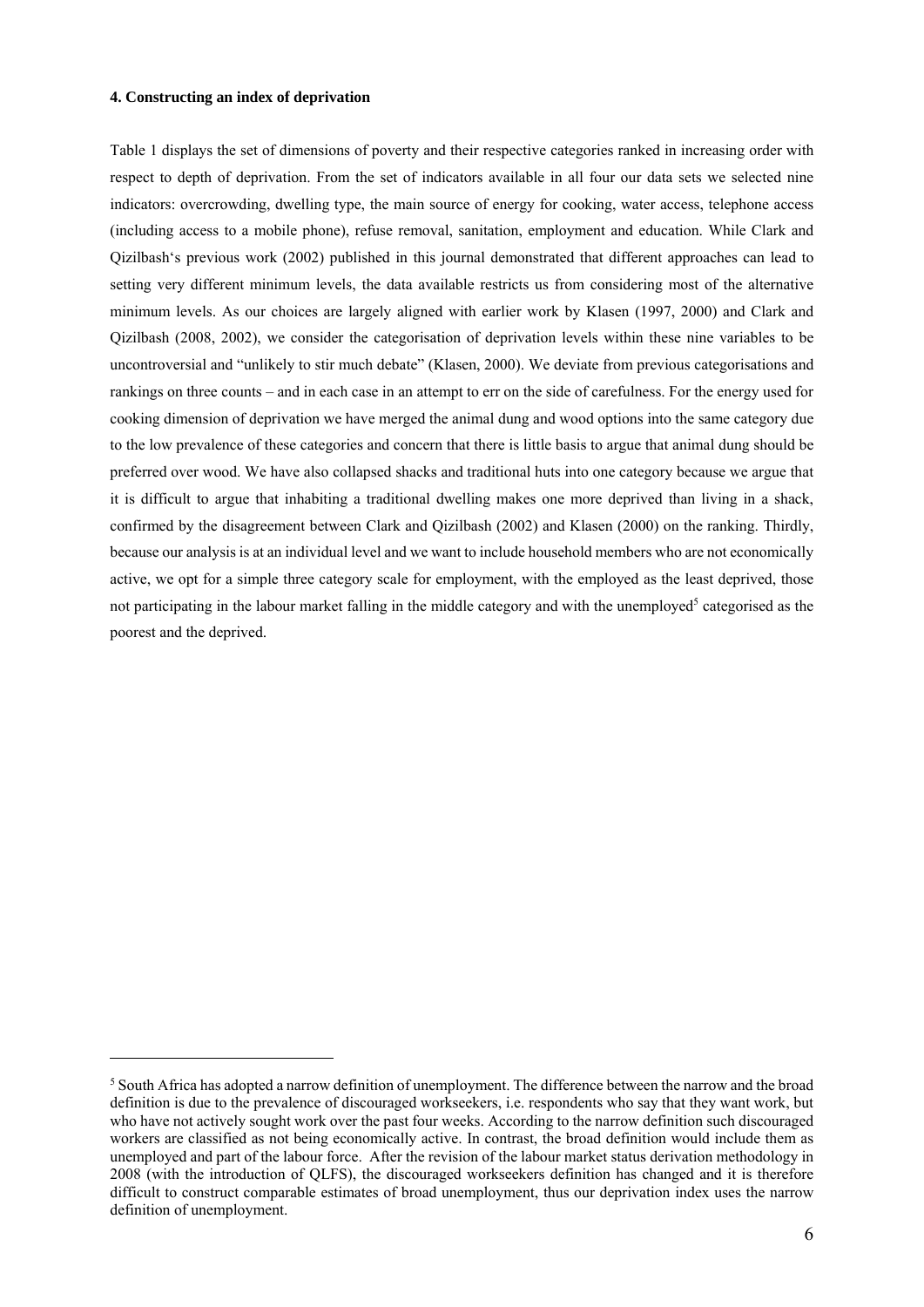|            |                                  |                | Table 1. Kalikeu categories for each deprivation unifersion |  |  |  |  |
|------------|----------------------------------|----------------|-------------------------------------------------------------|--|--|--|--|
| Dimension  | Description                      | Rank           | Category                                                    |  |  |  |  |
| Dwelling   | Type of dwelling                 | 1              | Formal house/flat or single room/flatlet                    |  |  |  |  |
|            |                                  | $\overline{2}$ | Traditional hut/shack                                       |  |  |  |  |
| Crowding   |                                  | 1              | (0; 0.25]                                                   |  |  |  |  |
|            |                                  | $\overline{2}$ | (0.25; 0.5]                                                 |  |  |  |  |
|            |                                  | $\overline{3}$ | (0.5; 0.75]                                                 |  |  |  |  |
|            | Number of                        | $\overline{4}$ | (0.75; 1]                                                   |  |  |  |  |
|            | persons per room                 | 5              | (1; 1.5]                                                    |  |  |  |  |
|            |                                  | 6              | (1.5; 2)                                                    |  |  |  |  |
|            |                                  | $\overline{7}$ | (2; 3]                                                      |  |  |  |  |
|            |                                  | 8              | $(3; +\infty)$                                              |  |  |  |  |
|            |                                  | 1              | Electricity or solar energy                                 |  |  |  |  |
|            | Energy source                    | $\overline{2}$ | Gas                                                         |  |  |  |  |
| Energy     | for cooking                      | $\overline{3}$ | Paraffin or coal                                            |  |  |  |  |
|            |                                  | $\overline{4}$ | Wood or animal dung                                         |  |  |  |  |
|            |                                  | 1              | Tap in dwelling                                             |  |  |  |  |
|            | Type of water<br>access          | $\overline{2}$ | Tap on premises                                             |  |  |  |  |
| Water      |                                  | $\overline{3}$ | Public tap or tanker                                        |  |  |  |  |
|            |                                  | $\overline{4}$ | Rainwater tank, borehole or well                            |  |  |  |  |
|            |                                  | 5              | Dam, river or other                                         |  |  |  |  |
|            |                                  | $\mathbf{1}$   | Landline telephone or mobile phone                          |  |  |  |  |
| Telephone  | Telephone access                 | $\overline{2}$ | No landline telephone nor mobile phone                      |  |  |  |  |
|            |                                  | 1              | Removed by municipality at least once a week                |  |  |  |  |
|            |                                  | $\overline{2}$ | Removed by municipality less often                          |  |  |  |  |
| Refuse     | Refuse removal                   | $\overline{3}$ | Communal refuse dump                                        |  |  |  |  |
|            |                                  | $\overline{4}$ | Own refuse dump                                             |  |  |  |  |
|            |                                  | 5              | No rubbish disposal                                         |  |  |  |  |
|            |                                  | 1              | Flush or chemical                                           |  |  |  |  |
|            |                                  | $\overline{2}$ | Pit latrine                                                 |  |  |  |  |
| Sanitation | Toilet facilities                | $\overline{3}$ | <b>Bucket latrine</b>                                       |  |  |  |  |
|            |                                  | $\overline{4}$ | No sanitation facilities                                    |  |  |  |  |
|            |                                  |                |                                                             |  |  |  |  |
|            | Narrow (Strict)<br>labour market | 1              | Employed                                                    |  |  |  |  |
| Employment |                                  | $\overline{2}$ | Inactive                                                    |  |  |  |  |
|            | status of the<br>household head  | 3              | Unemployed                                                  |  |  |  |  |
|            |                                  | 1              | Tertiary                                                    |  |  |  |  |
|            | <b>Education</b> level           | $\overline{2}$ | Completed secondary                                         |  |  |  |  |
| Education  | of the household                 | $\overline{3}$ | Incomplete secondary education                              |  |  |  |  |
|            | head                             | $\overline{4}$ | Incomplete primary education                                |  |  |  |  |
|            |                                  | $\overline{5}$ | No schooling                                                |  |  |  |  |

**Table 1: Ranked categories for each deprivation dimension** 

Table 2 illustrates how horizontal weights are assigned based on the prevalence of deprivation. In all four data sets, the dwelling, energy, refuse and sanitation dimensions received a high share of the weight. The telephone dimension has experienced the greatest change in horizontal weights over this time period, moving from its bottom position in 1996 to the top position in 2011because a telephone was not considered to be an important form of deprivation and received a low weight in 1996, but that because access to landline and mobile telephones has increased so rapidly, not having access to a telephone was in 2011 considered a more significant form of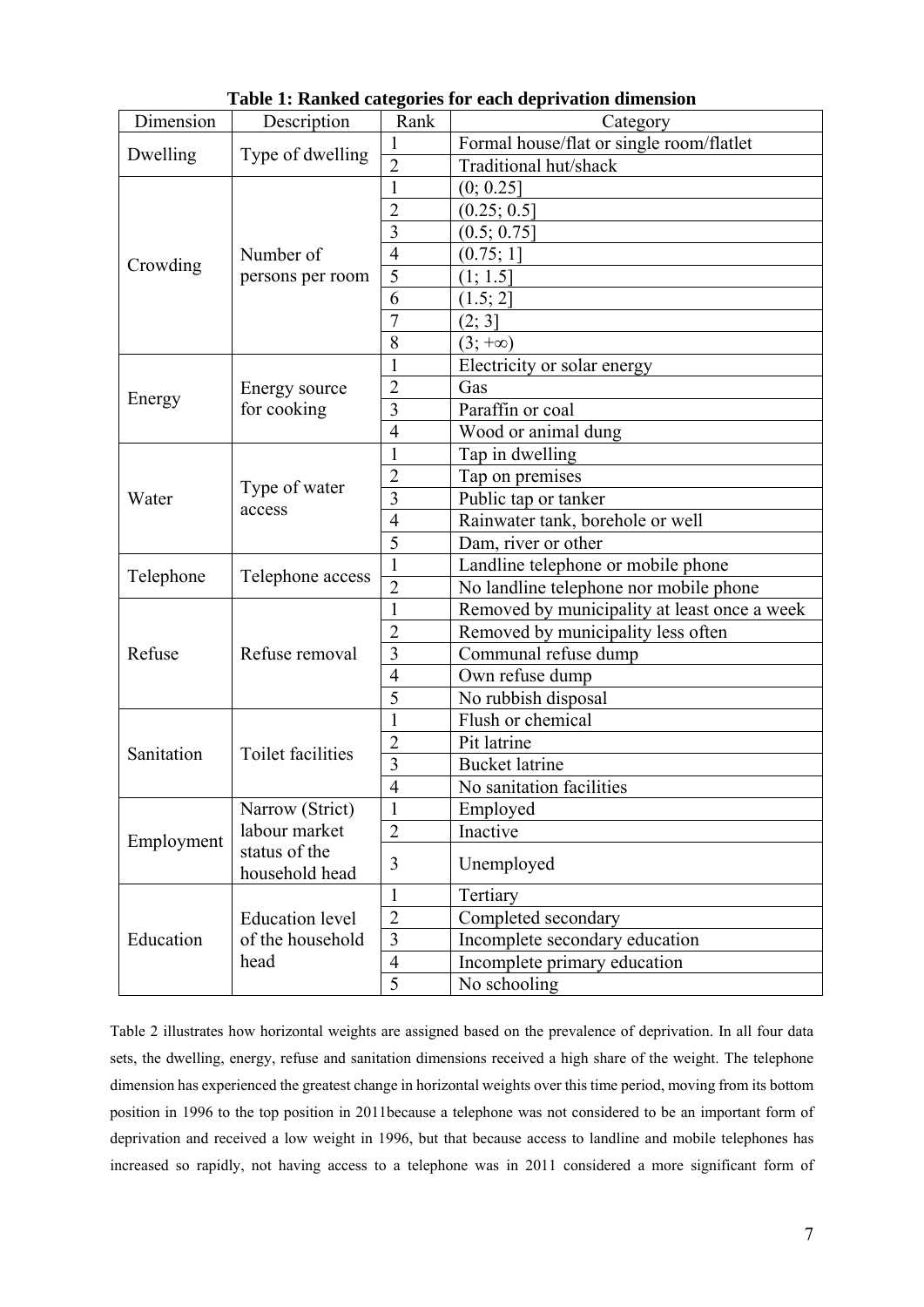deprivation, with its weighting in the overall deprivation index increasing from 4% to 21% (also see Table A.1 in the Appendix).

| Table 2; fromzomal weights |       |       |       |       |  |  |  |  |  |  |
|----------------------------|-------|-------|-------|-------|--|--|--|--|--|--|
|                            | 1996  | 2001  | 2007  | 2011  |  |  |  |  |  |  |
| Dwelling                   | 0.136 | 0.146 | 0.131 | 0.132 |  |  |  |  |  |  |
| Crowding                   | 0.078 | 0.076 | 0.059 | 0.054 |  |  |  |  |  |  |
| Energy                     | 0.127 | 0.135 | 0.145 | 0.156 |  |  |  |  |  |  |
| Water                      | 0.133 | 0.101 | 0.106 | 0.086 |  |  |  |  |  |  |
| Telephone                  | 0.042 | 0.071 | 0.152 | 0.208 |  |  |  |  |  |  |
| Refuse                     | 0.135 | 0.138 | 0.122 | 0.111 |  |  |  |  |  |  |
| Sanitation                 | 0.131 | 0.141 | 0.112 | 0.110 |  |  |  |  |  |  |
| Employment                 | 0.151 | 0.125 | 0.120 | 0.094 |  |  |  |  |  |  |
| Education                  | 0.068 | 0.069 | 0.052 | 0.048 |  |  |  |  |  |  |
|                            | 1.000 | 1.000 | 1.000 | 1.000 |  |  |  |  |  |  |

|  | <b>Table 2: Horizontal weights</b> |  |
|--|------------------------------------|--|
|--|------------------------------------|--|

Table 2 also shows that the derived poverty index is dominated by indicators of public service delivery. The index includes two labour market variables and seven dimensions that linked to service delivery outcomes, of which four – energy, water access, sanitation and refuse removal – are determined directly and entirely by government service delivery.

The relatively low weights allocated to education and employment in 2011 are attributable to the high proportion of South Africans who lack tertiary qualifications and employment respectively. Given the prominence of education and employment as policy priorities, the low weighting for these dimensions reflect the dysfunctional post-apartheid labour market and education system, both of which suffer from widespread and structural problems. In the derived index, this is diluted due to the relative approach's reliance on the prevalence of the deprivation and the implicit assumption that any particular dimension of deprivation is less severe when more individuals are suffering from this form of deprivation. Fortunately, the analysis in the next section is not reliant on the 2011 weights, but uses the 1996 weights where employment still received a higher than proportional weighting. The next section looks at changes over time and we use baseline horizontal weights to ensure that we can meaningfully interpret changes in index values.

#### **5. Poverty and deprivation by race and area**

This section looks at comparisons of poverty by race and area and also over time, confirming the enduring association between place and poverty. In 1996 there was a notable divide in average deprivation levels in the Western Cape, Gauteng and the Northern Cape (between 0.2 and 0.3) compared to Limpopo and the Eastern Cape (approximately 0.6). These findings are significant in understanding the enduring legacy of apartheid because the Western Cape, Gauteng and the Northern Cape are the only three provinces that did not include significant parts of apartheid era "homelands" assigned for settlement of black South Africans, areas characterised by inadequate public service delivery and a lack of infrastructure during the apartheid period. Noble and Wright (forthcoming in this publication) show that homelands have remained areas that contain much poverty and that they lag behind the urban "townships" (neighbourhoods often on the periphery of cities that were designated for black settlement during the apartheid period).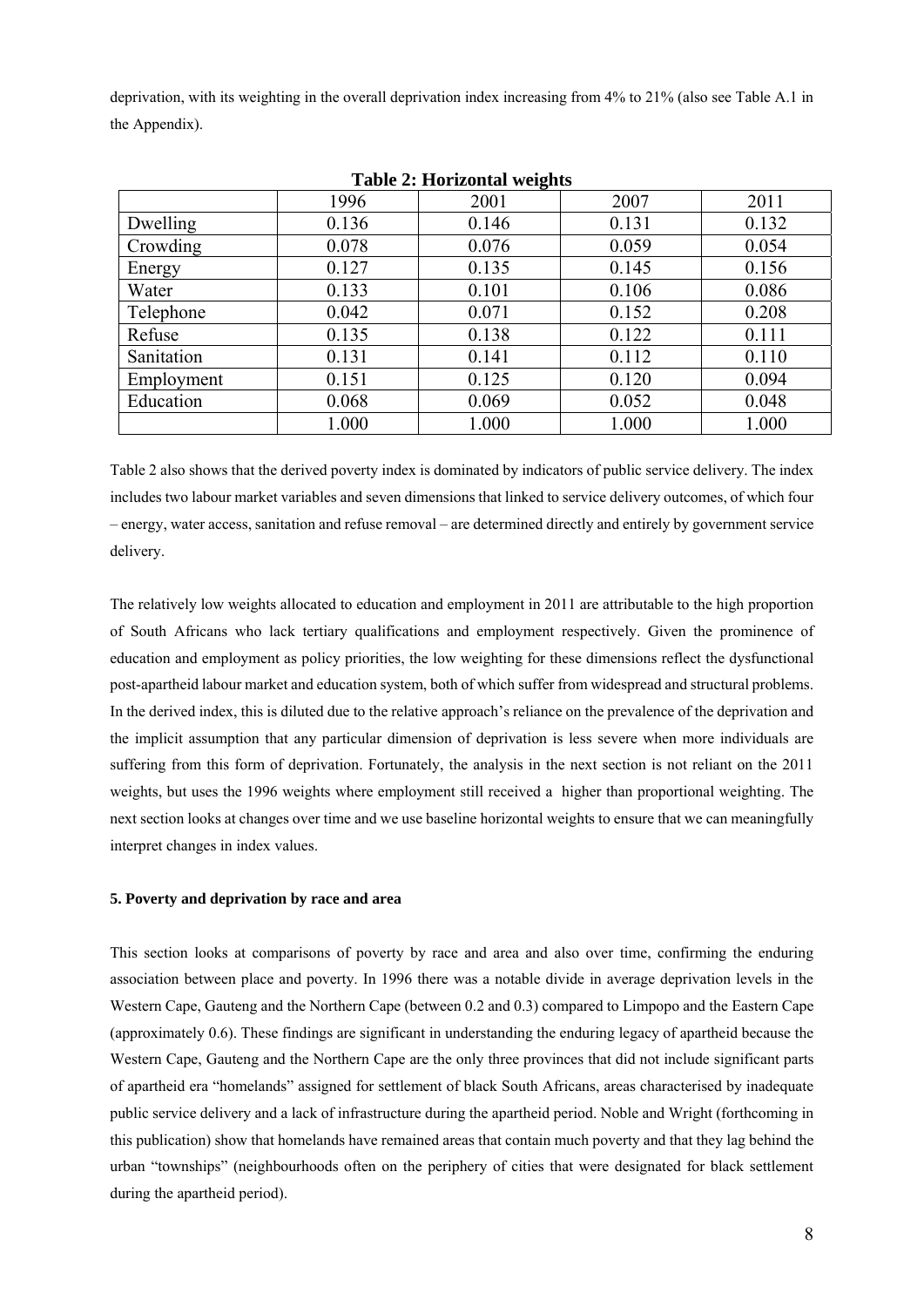The analysis provides encouraging evidence of effective redress in the post-apartheid period. The indices show a sharp fall in deprivation levels across all provinces.<sup>6</sup> According to Table 3 the aggregate deprivation index level for 1996 of 0.441 is roughly in line with that for the most deprived province (Limpopo) in 2011. Additionally, we see evidence of catching up and a narrowing of the geographical gap. Three of the poorest provinces exceeded the average improvement (0.15) in the index: Eastern Cape (0.20), Limpopo (0.18) and the Free State (0.16). As further evidence one can look at the gap between the least and most deprived province in 1996 and 2011: in 1996 the Western Cape had an average deprivation level of 0.21 while Limpopo's average deprivation was estimated to be 0.62. By 2011 Western Cape deprivation levels had fallen slightly to 0.17 while deprivation in Limpopo was much lower than before at 0.44, representing a dramatic contraction of the absolute distance between the extremes, at least in terms of this index. In light of the important contribution of service delivery variables to this index, it should also be noted that the preponderence of remote and deep rural areas in provinces such as the Eastern Cape (55% rural in 2011) and Limpopo (82% rural) may limit the improvement that can realistically be achieved.

|               |       | ≅ ت<br>~ ∎ |       |       |
|---------------|-------|------------|-------|-------|
|               | 1996  | 2001       | 2007  | 2011  |
| Western Cape  | 0.213 | 0.222      | 0.174 | 0.168 |
| Eastern Cape  | 0.610 | 0.567      | 0.488 | 0.408 |
| Northern Cape | 0.326 | 0.316      | 0.247 | 0.275 |
| Free State    | 0.410 | 0.409      | 0.292 | 0.251 |
| KwaZulu-Natal | 0.512 | 0.487      | 0.414 | 0.364 |
| North West    | 0.479 | 0.451      | 0.371 | 0.330 |
| Gauteng       | 0.242 | 0.251      | 0.202 | 0.176 |
| Mpumalanga    | 0.466 | 0.458      | 0.359 | 0.337 |
| Limpopo       | 0.620 | 0.585      | 0.496 | 0.440 |
| South Africa  | 0.441 | 0.418      | 0.339 | 0.292 |

**Table 3: Average deprivation by province** 

Figure 1 indeed confirms that poverty and deprivation are in part a rural problem.<sup>7</sup> However, further analysis shows that the remaining gaps between provinces are not merely due to a higher proportion of rural areas. Rural poverty is deeper in the Eastern Cape, KwaZulu-Natal and Limpopo, where apartheid era underinvestment was at its starkest due to the high concentration of "homeland" areas in these regions. However, part of the differences between the inter-provincial deprivation levels in rural areas may be due to the rural-urban dichotomy obscuring differences in the proportion of remote and deep rural areas included in provinces. Provinces such as Gauteng and the Western Cape have negligible proportions of remote and deeply rural areas<sup>8</sup> cf. Limpopo and Eastern Cape where a significant proportion of the province's population resides in remote and hard to reach locations.

<u>.</u>

 $<sup>7</sup>$  There is a concern that the index may be over-sensitive to rural poverty, due to the prominence of service delivery</sup> variables in the index and the lack of variables that can capture access to own produce and other rural livelihood. However, the index does capture the most important dimensions of deprivation and is thus a useful tool in tracking post-apartheid progress, particularly in service delivery.

<sup>&</sup>lt;sup>8</sup> In Gauteng and Western Cape 92% and 97% of residents are classified as urban according to the 2011 Census, in contrast to Limpopo and Eastern Cape where the urban share is 17% and 45% respectively.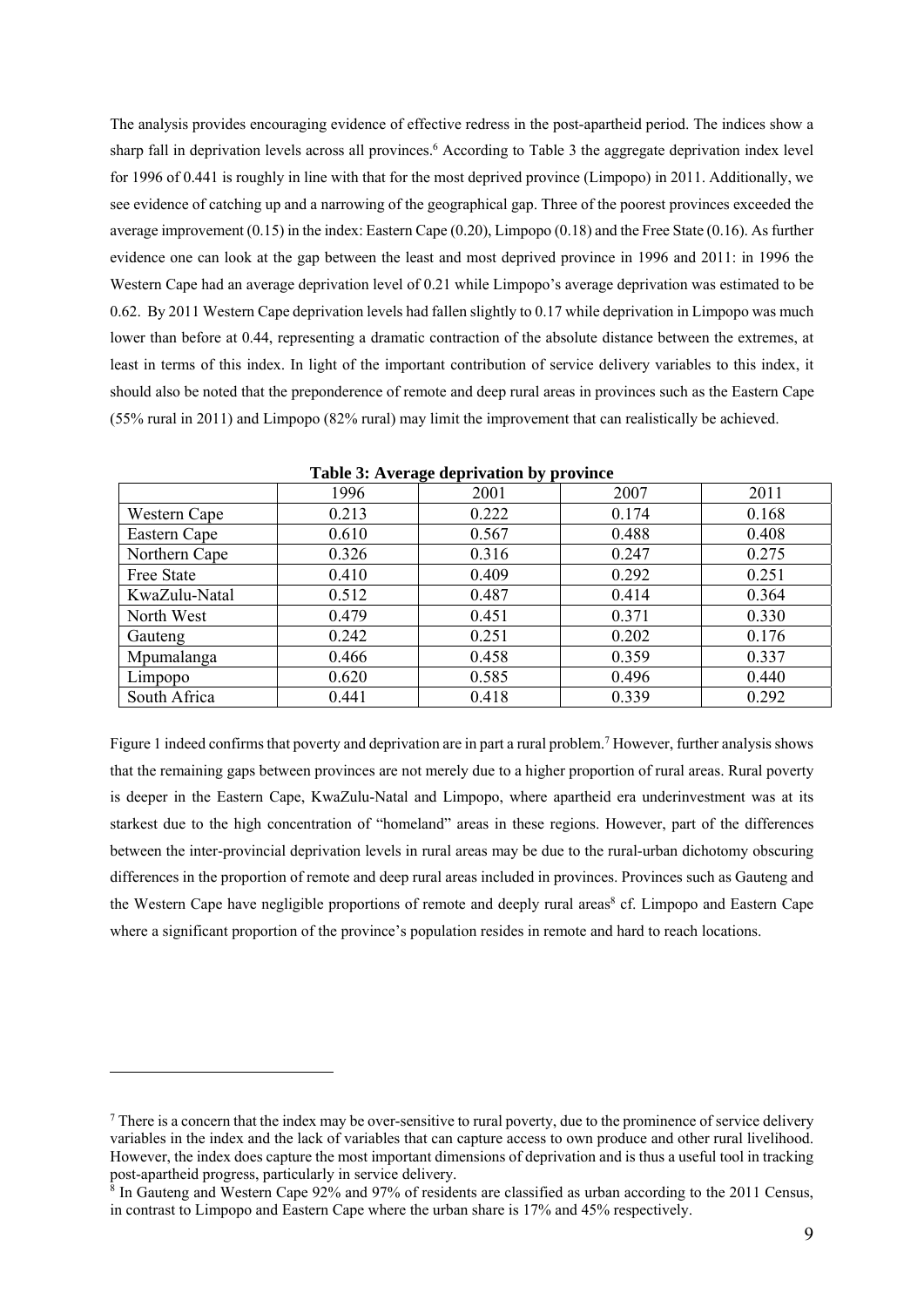

Table 4 shows an improvement across all provinces and all dimensions. There are of course also a few dimensions within provinces that have not shown improvement over time – notably employment in most provinces (the Western Cape, Northern Cape, Free State, KwaZulu-Natal, Gauteng and Mpumalanga), but also dwellings in the Western Cape and refuse collection in the Northern Cape.

The steeper fall in deprivation levels in poor provinces such as Limpopo and the Eastern Cape is driven by improvements across the board. Deprivation has considerably declined in all dimensions, apart from employment and refuse collection. Conversely, progress with deprivation was slower in urban settings and affluent provinces, Indeed, the deterioration of both the dwelling dimension and employment in the Western Cape could be due to pressures of in-migration.

The largest improvement has been in the telephone dimension, largely attributable to expansion in mobile penetration. Due to the relatively low baseline weight of this dimension (only 4%, it will not dominate the index. There are few other notable outliers, except perhaps at the bottom with employment and refuse also showing more sluggish aggregate improvement. Changes in employment deprivation are the result of movement between employment and unemployment, but also in and out of the labour market. Entering the labour market without finding a job represents an increase in measured deprivation. In the post-apartheid period there was a rapid expansion of labour market participation and because movement from not being economically active (not looking for a job) into unemployment (unsuccessfully looking for a job) is seen as an increase in deprivation, rising labour market participation dilutes overall improvement in deprivation.

While there is great variation across provinces in levels of deprivation with respect to sanitation, refuse removal and access to energy, there is remarkable inter-provincial stability in the crowding variable and reasonable stability in education and employment. For all the service delivery variables, there is a sharp divide between levels of deprivation in the Western Cape, Gauteng, the Northern Cape and those in the other provinces. The table also shows that employment deprivation is particularly severe in the Eastern Cape and Limpopo. The Eastern Cape,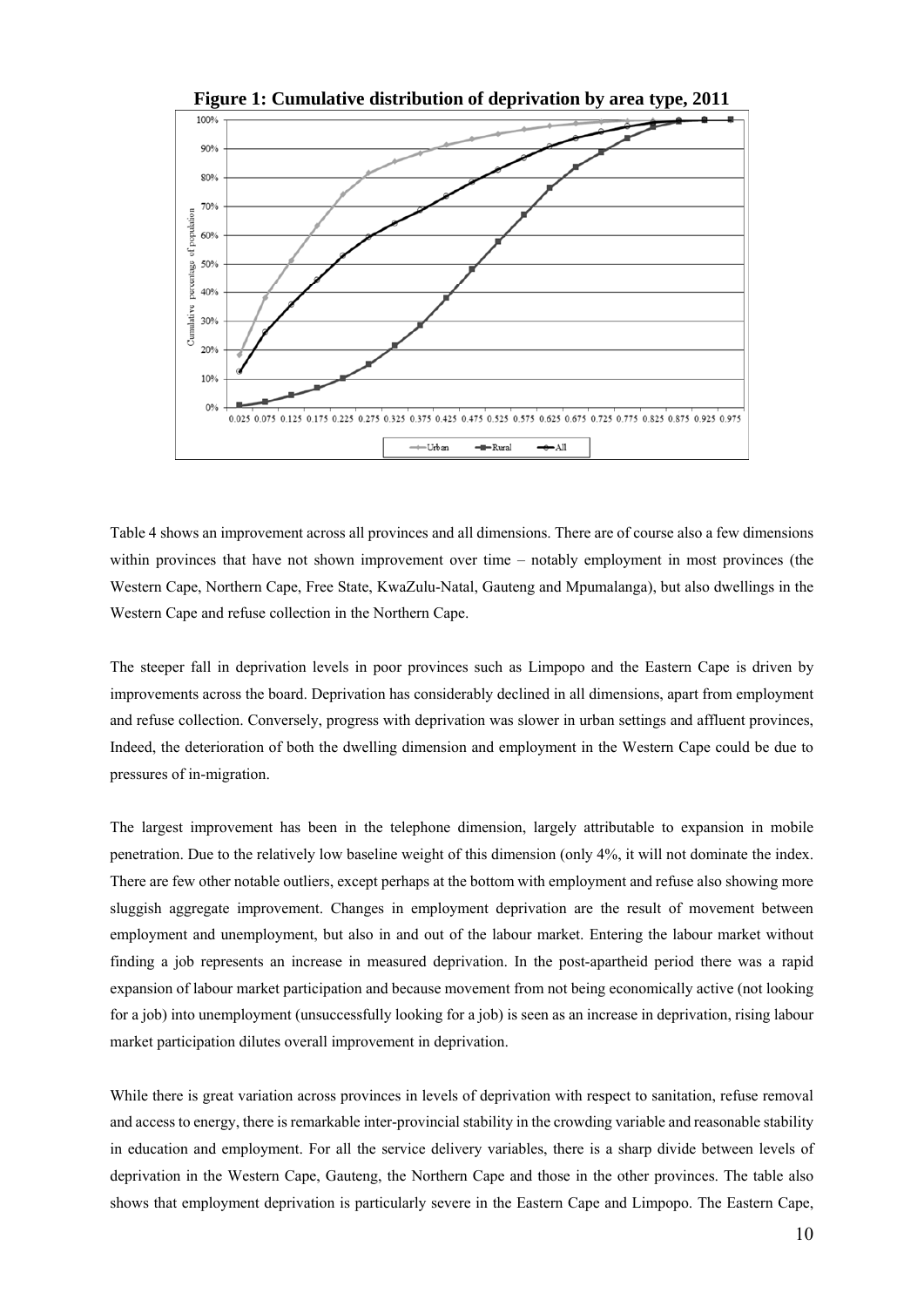KwaZulu-Natal, Mpumalanga and Limpopo are substantially more deprived in terms of access to energy than other provinces.

Figure 2 considers the two extremes of the racial distribution, comparing deprivation trends for white and black South Africans. It shows that deprivation has diminished for both groups. The vertical axis shows the cumulative percentage of the population that is deprived at any particular level of the index, and its clear declines over time for the black population mean that there is stochastic poverty dominance, i.e. that in each subsequent year the share of black individuals classified as deprived using any threshold has declined. The curves are often indistinguishable for white South Africans, but for black South Africans change have been large and significant.<sup>9</sup>





-

<sup>9</sup> Decreases in deprivation are statistically significant at each time period and for each vigintile (5% quantile), except the last vigintile (95<sup>th</sup> percentile).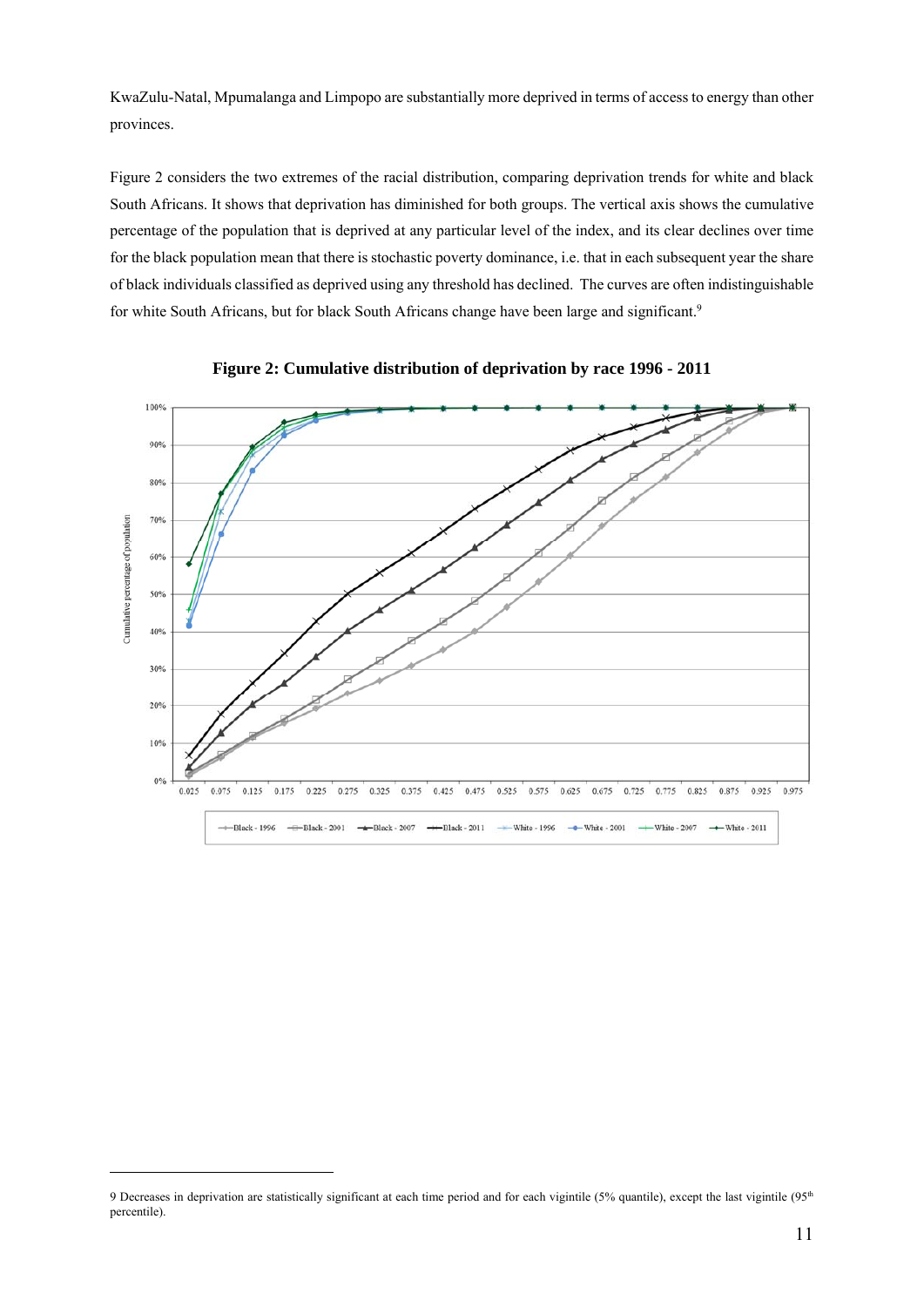|            | <b>Dwelling</b> |               |       |       | <b>Refuse</b>     |       |       | Crowding         |       |       | <b>Sanitation</b> |       |       |       | Water |       |       |       |       |       |
|------------|-----------------|---------------|-------|-------|-------------------|-------|-------|------------------|-------|-------|-------------------|-------|-------|-------|-------|-------|-------|-------|-------|-------|
|            | 1996            | 2001          | 2007  | 2011  | 1996              | 2001  | 2007  | 2011             | 1996  | 2001  | 2007              | 2011  | 1996  | 2001  | 2007  | 2011  | 1996  | 2001  | 2007  | 2011  |
| WC         | 0.197           | 0.203         | 0.170 | 0.205 | 0.097             | 0.082 | 0.048 | 0.057            | 0.49  | 0.501 | 0.523             | 0.432 | 0.124 | 0.129 | 0.071 | 0.072 | 0.130 | 0.170 | 0.105 | 0.127 |
| EC         | 0.534           | 0.479         | 0.437 | 0.329 | 0.544             | 0.495 | 0.479 | 0.426            | 0.607 | 0.558 | 0.534             | 0.464 | 0.559 | 0.521 | 0.466 | 0.365 | 0.613 | 0.565 | 0.484 | 0.416 |
| NC         | 0.199           | 0.173         | 0.159 | 0.178 | 0.218             | 0.228 | 0.157 | 0.272            | 0.558 | 0.518 | 0.500             | 0.430 | 0.323 | 0.276 | 0.201 | 0.253 | 0.235 | 0.268 | 0.188 | 0.255 |
| <b>FS</b>  | 0.379           | 0.348         | 0.259 | 0.192 | 0.269             | 0.308 | 0.198 | 0.212            | 0.556 | 0.528 | 0.488             | 0.397 | 0.416 | 0.405 | 0.301 | 0.226 | 0.308 | 0.364 | 0.220 | 0.213 |
| <b>KZN</b> | 0.435           | 0.380         | 0.350 | 0.263 | 0.445             | 0.394 | 0.362 | 0.354            | 0.572 | 0.541 | 0.560             | 0.450 | 0.428 | 0.392 | 0.380 | 0.307 | 0.459 | 0.458 | 0.364 | 0.334 |
| <b>NW</b>  | 0.310           | 0.282         | 0.278 | 0.242 | 0.489             | 0.485 | 0.389 | 0.383            | 0.554 | 0.499 | 0.518             | 0.410 | 0.472 | 0.442 | 0.386 | 0.353 | 0.426 | 0.436 | 0.349 | 0.331 |
| GAU        | 0.282           | 0.267         | 0.255 | 0.204 | 0.098             | 0.102 | 0.093 | 0.074            | 0.508 | 0.495 | 0.506             | 0.415 | 0.134 | 0.132 | 0.107 | 0.092 | 0.175 | 0.234 | 0.155 | 0.162 |
| <b>MPU</b> | 0.347           | 0.294         | 0.216 | 0.156 | 0.469             | 0.473 | 0.414 | 0.431            | 0.540 | 0.515 | 0.500             | 0.391 | 0.435 | 0.422 | 0.382 | 0.361 | 0.363 | 0.418 | 0.299 | 0.315 |
| LIM        | 0.365           | 0.270         | 0.146 | 0.103 | 0.711             | 0.693 | 0.667 | 0.612            | 0.599 | 0.567 | 0.530             | 0.421 | 0.639 | 0.614 | 0.574 | 0.508 | 0.543 | 0.547 | 0.485 | 0.435 |
| <b>RSA</b> | 0.355           | 0.315         | 0.271 | 0.216 | 0.358             | 0.334 | 0.292 | 0.267            | 0.551 | 0.523 | 0.523             | 0.426 | 0.369 | 0.342 | 0.295 | 0.243 | 0.364 | 0.379 | 0.288 | 0.268 |
|            |                 | <b>Energy</b> |       |       | <b>Employment</b> |       |       | <b>Education</b> |       |       | <b>Telephone</b>  |       |       |       |       |       |       |       |       |       |
|            | 1996            | 2001          | 2007  | 2011  | 1996              | 2001  | 2007  | 2011             | 1996  | 2001  | 2007              | 2011  | 1996  | 2001  | 2007  | 2011  |       |       |       |       |
| WC         | 0.133           | 0.123         | 0.050 | 0.041 | 0.184             | 0.262 | 0.207 | 0.241            | 0.496 | 0.476 | 0.468             | 0.409 | 0.479 | 0.390 | 0.164 | 0.089 |       |       |       |       |
| EC         | 0.603           | 0.540         | 0.398 | 0.249 | 0.465             | 0.493 | 0.384 | 0.410            | 0.643 | 0.628 | 0.589             | 0.511 | 0.857 | 0.699 | 0.335 | 0.151 |       |       |       |       |
| NC         | 0.303           | 0.271         | 0.128 | 0.129 | 0.237             | 0.311 | 0.274 | 0.318            | 0.634 | 0.615 | 0.570             | 0.531 | 0.715 | 0.599 | 0.313 | 0.168 |       |       |       |       |
| <b>FS</b>  | 0.355           | 0.320         | 0.155 | 0.083 | 0.290             | 0.392 | 0.307 | 0.338            | 0.607 | 0.599 | 0.554             | 0.482 | 0.791 | 0.654 | 0.270 | 0.104 |       |       |       |       |
| <b>KZN</b> | 0.406           | 0.379         | 0.280 | 0.214 | 0.346             | 0.422 | 0.319 | 0.356            | 0.631 | 0.611 | 0.570             | 0.491 | 0.739 | 0.605 | 0.218 | 0.100 |       |       |       |       |
| <b>NW</b>  | 0.435           | 0.366         | 0.231 | 0.158 | 0.329             | 0.393 | 0.317 | 0.317            | 0.645 | 0.611 | 0.592             | 0.519 | 0.839 | 0.642 | 0.246 | 0.110 |       |       |       |       |
| GAU        | 0.158           | 0.152         | 0.104 | 0.076 | 0.218             | 0.307 | 0.223 | 0.244            | 0.498 | 0.465 | 0.445             | 0.373 | 0.586 | 0.449 | 0.151 | 0.050 |       |       |       |       |
| <b>MPU</b> | 0.457           | 0.419         | 0.291 | 0.214 | 0.294             | 0.378 | 0.265 | 0.316            | 0.662 | 0.637 | 0.580             | 0.503 | 0.823 | 0.608 | 0.183 | 0.076 |       |       |       |       |
| <b>LIM</b> | 0.709           | 0.656         | 0.533 | 0.427 | 0.464             | 0.479 | 0.400 | 0.406            | 0.695 | 0.662 | 0.609             | 0.523 | 0.925 | 0.700 | 0.263 | 0.095 |       |       |       |       |
| <b>RSA</b> | 0.378           | 0.339         | 0.233 | 0.164 | 0.317             | 0.382 | 0.292 | 0.313            | 0.596 | 0.568 | 0.533             | 0.456 | 0.728 | 0.571 | 0.218 | 0.090 |       |       |       |       |

**Table 4: Trends in deprivation dimensions by province from 1996 to 2011**

Note: WC – Western Cape, EC – Eastern Cape, NC – Northern Cape, FS – Free State, KZN – KwaZulu-Natal, NW – North West, GAU – Gauteng, MPU – Mpumalanga, LIM – Limpopo, RSA – South Africa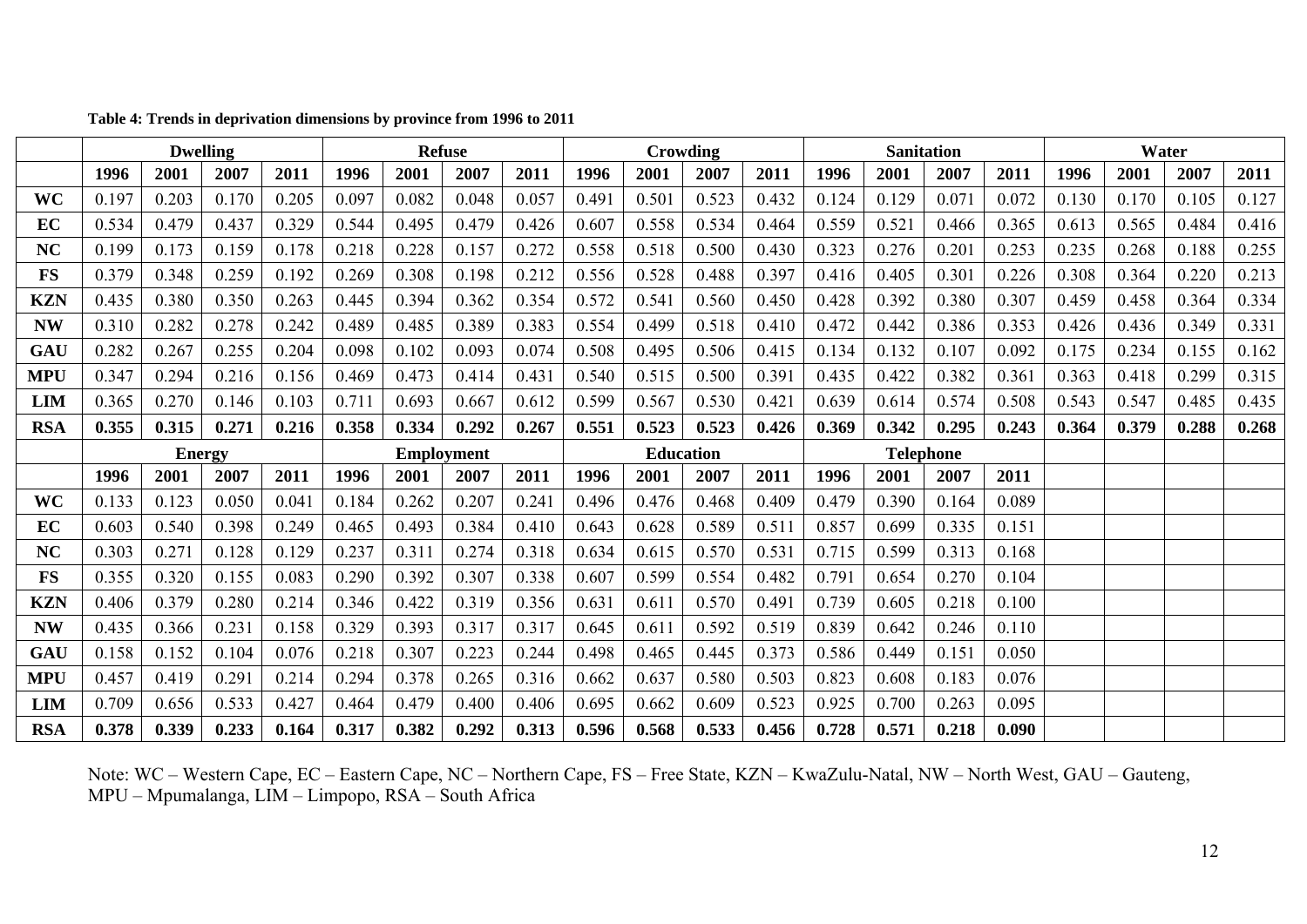Figure 3 illustrates the racial component of poverty and deprivation by means of a box-and-whisker plot. The enduring impact of race and race-related characteristics is clear from this figure. There is little overlap in the poverty distribution of blacks and whites: the most deprived upper quartile of whites spans a similar range to the least deprived quartile of blacks.



**Figure 3: Distribution of deprivation index by population group, 2011** 

Figure 4 tells a similar story. The cumulative distribution curves for the different population groups in 2011 reveal clear racial poverty dominance. The distribution curve for the black population lies far below that for whites, indicating that at every level of deprivation (represented on the x-axis) a far greater proportion of blacks suffer this level of deprivation or more than white South Africans. Due to the large black share of the population, the curve for the total South African population closely tracks that for black South Africans.





The average level of deprivation for each population group per province is summarised in Table 5. The deprivation levels of the different races vary per province, but within limited bands, which is indicative of a strong association between race, poverty and geography. Further illustrating this point, a comparison of cumulative distribution curves in Figures A.1 and A.2 in the Appendix shows that there is a bigger provincial variation in deprivation for black South Africans than for their white counterparts.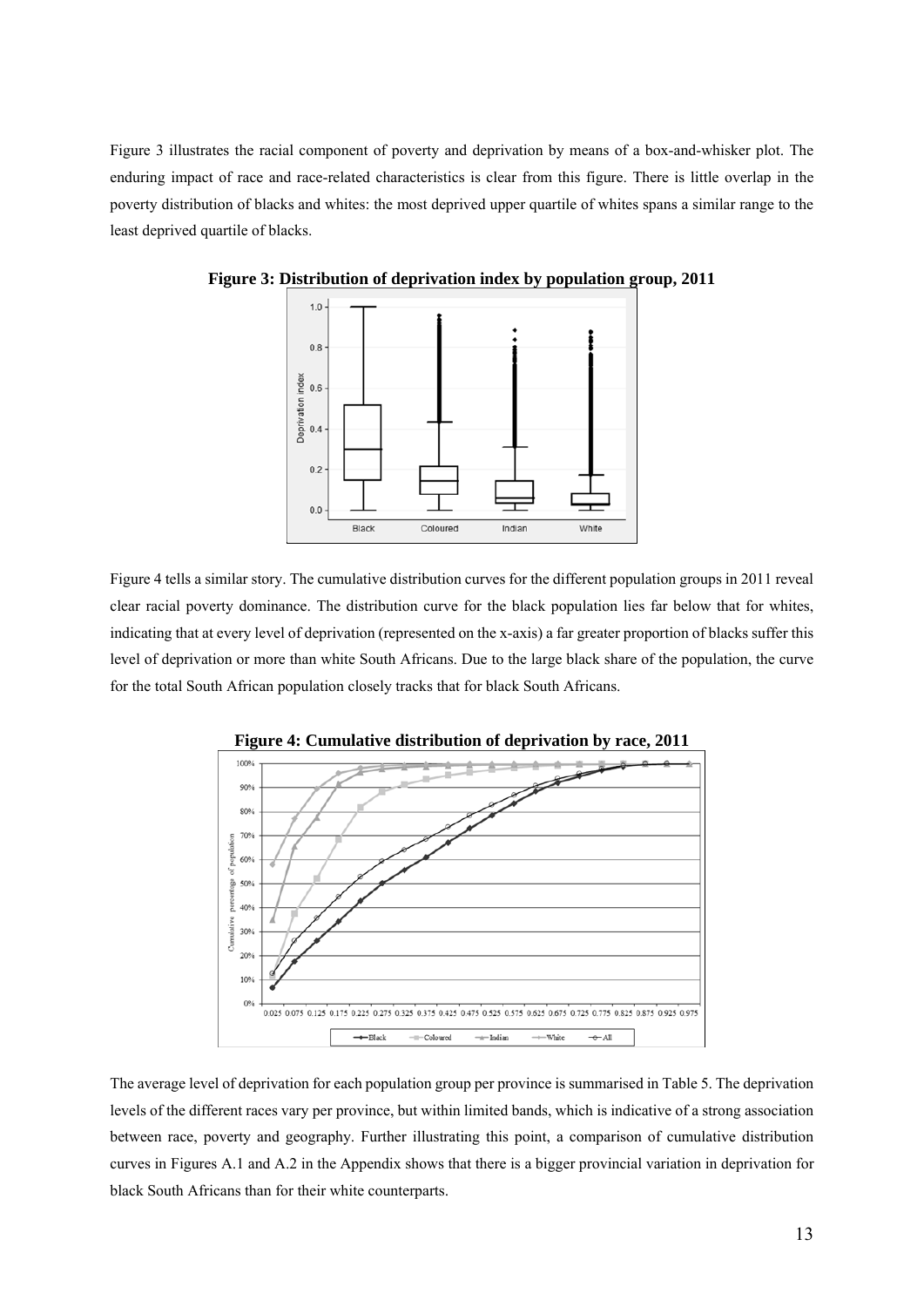|               |        | <b>Black</b> |       |       | Coloured |       |       |       |  |
|---------------|--------|--------------|-------|-------|----------|-------|-------|-------|--|
|               | 1996   | 2001         | 2007  | 2011  | 1996     | 2001  | 2007  | 2011  |  |
| Western Cape  | 0.396  | 0.367        | 0.258 | 0.234 | 0.199    | 0.201 | 0.161 | 0.157 |  |
| Eastern Cape  | 0.671  | 0.624        | 0.538 | 0.457 | 0.283    | 0.271 | 0.209 | 0.191 |  |
| Northern Cape | 0.385  | 0.366        | 0.297 | 0.325 | 0.352    | 0.328 | 0.255 | 0.251 |  |
| Free State    | 0.461  | 0.442        | 0.319 | 0.271 | 0.282    | 0.310 | 0.222 | 0.193 |  |
| KwaZulu-Natal | 0.613  | 0.559        | 0.472 | 0.410 | 0.173    | 0.165 | 0.128 | 0.134 |  |
| North West    | 0.512  | 0.477        | 0.393 | 0.351 | 0.316    | 0.326 | 0.271 | 0.234 |  |
| Gauteng       | 0.312  | 0.306        | 0.247 | 0.205 | 0.165    | 0.172 | 0.135 | 0.123 |  |
| Mpumalanga    | 0.511  | 0.488        | 0.390 | 0.358 | 0.267    | 0.256 | 0.190 | 0.173 |  |
| Limpopo       | 0.634  | 0.597        | 0.507 | 0.451 | 0.368    | 0.311 | 0.225 | 0.196 |  |
| South Africa  | 0.536  | 0.493        | 0.402 | 0.340 | 0.228    | 0.223 | 0.177 | 0.168 |  |
|               | Indian |              |       |       | White    |       |       |       |  |
|               |        |              |       |       |          |       |       |       |  |
|               | 1996   | 2001         | 2007  | 2011  | 1996     | 2001  | 2007  | 2011  |  |
| Western Cape  | 0.097  | 0.108        | 0.095 | 0.087 | 0.067    | 0.073 | 0.064 | 0.056 |  |
| Eastern Cape  | 0.122  | 0.103        | 0.112 | 0.112 | 0.087    | 0.087 | 0.084 | 0.073 |  |
| Northern Cape | 0.140  | 0.154        | 0.125 | 0.209 | 0.088    | 0.099 | 0.085 | 0.082 |  |
| Free State    | 0.111  | 0.080        | 0.093 | 0.090 | 0.086    | 0.096 | 0.079 | 0.073 |  |
| KwaZulu-Natal | 0.120  | 0.128        | 0.111 | 0.100 | 0.071    | 0.081 | 0.067 | 0.064 |  |
| North West    | 0.099  | 0.102        | 0.161 | 0.126 | 0.097    | 0.106 | 0.097 | 0.092 |  |
| Gauteng       | 0.092  | 0.098        | 0.079 | 0.066 | 0.071    | 0.077 | 0.063 | 0.053 |  |
| Mpumalanga    | 0.108  | 0.096        | 0.085 | 0.125 | 0.086    | 0.090 | 0.072 | 0.069 |  |
| Limpopo       | 0.185  | 0.098        | 0.103 | 0.117 | 0.116    | 0.112 | 0.096 | 0.091 |  |

**Table 5: Average deprivation by population group per province** 

Average poverty is worse for households with an unemployed household head than for households with an economically active household head in all provinces except Eastern Cape and KwaZulu-Natal. Moreover, there are substantial gaps in this respect for the least deprived provinces – Western Cape, Gauteng and Northern Cape. Despite the known strong association between education and labour market prospects, Table 6 below shows considerable geographical variation in average poverty within educational groups. This is partly because this is a multi-dimensional index, with substantial representation of service delivery variables. However, a notable share of the residual variation across areas may be attributable to continued geographical differences in labour absorption rates. Due to the latter, there is a stream of job-seeking migrants from poor rural provinces to urban provinces, often leaving older retired household members behind. Due to improvements in educational attainment over time, this cohort tends to have substantially lower levels of educational attainment. Despite the notable differences in deprivation within educational groups, we also see a narrowing of the deprivation gap between provinces – especially amongst the less educated.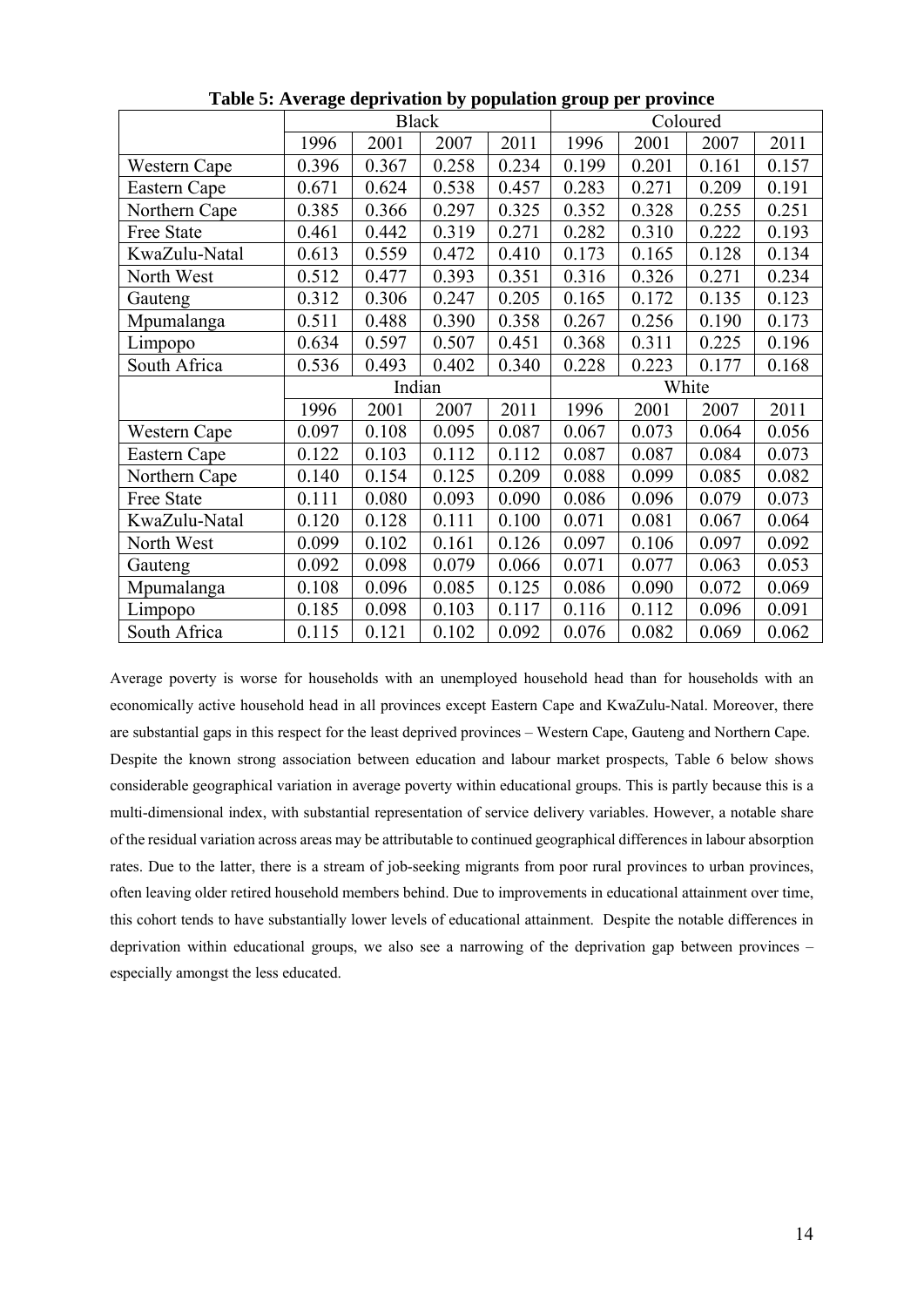| $\mu$ , $\mu$ ovince, 1990, 2001, 2007 & 2011<br>No schooling |       |                        |       |       |                    |                     |       |       |  |  |
|---------------------------------------------------------------|-------|------------------------|-------|-------|--------------------|---------------------|-------|-------|--|--|
|                                                               |       |                        |       |       | Incomplete primary |                     |       |       |  |  |
|                                                               | 1996  | 2001                   | 2007  | 2011  | 1996               | 2001                | 2007  | 2011  |  |  |
| Western Cape                                                  | 0.046 | 0.061                  | 0.050 | 0.048 | 0.096              | 0.124               | 0.102 | 0.115 |  |  |
| Eastern Cape                                                  | 0.193 | 0.204                  | 0.163 | 0.145 | 0.283              | 0.288               | 0.237 | 0.224 |  |  |
| Northern Cape                                                 | 0.064 | 0.074                  | 0.060 | 0.078 | 0.123              | 0.138               | 0.105 | 0.159 |  |  |
| Free State                                                    | 0.084 | 0.106                  | 0.078 | 0.074 | 0.174              | 0.231               | 0.156 | 0.168 |  |  |
| KwaZulu-Natal                                                 | 0.089 | 0.122                  | 0.103 | 0.099 | 0.189              | 0.222               | 0.188 | 0.215 |  |  |
| North West                                                    | 0.121 | 0.145                  | 0.131 | 0.103 | 0.251              | 0.267               | 0.216 | 0.214 |  |  |
| Gauteng                                                       | 0.049 | 0.069                  | 0.050 | 0.050 | 0.119              | 0.160               | 0.132 | 0.135 |  |  |
| Mpumalanga                                                    | 0.114 | 0.151                  | 0.110 | 0.115 | 0.246              | 0.275               | 0.205 | 0.241 |  |  |
| Limpopo                                                       | 0.260 | 0.270                  | 0.212 | 0.189 | 0.432              | 0.418               | 0.362 | 0.343 |  |  |
| <b>South Africa</b>                                           | 0.098 | 0.119                  | 0.091 | 0.084 | 0.191              | 0.215               | 0.174 | 0.186 |  |  |
|                                                               |       | Incomplete secondary   |       |       |                    | Completed secondary |       |       |  |  |
|                                                               | 1996  | 2001                   | 2007  | 2011  | 1996               | 2001                | 2007  | 2011  |  |  |
| Western Cape                                                  | 0.218 | 0.237                  | 0.190 | 0.204 | 0.316              | 0.312               | 0.246 | 0.235 |  |  |
| Eastern Cape                                                  | 0.551 | 0.511                  | 0.453 | 0.409 | 0.712              | 0.655               | 0.609 | 0.548 |  |  |
| Northern Cape                                                 | 0.276 | 0.286                  | 0.230 | 0.275 | 0.396              | 0.391               | 0.315 | 0.358 |  |  |
| Free State                                                    | 0.379 | 0.400                  | 0.293 | 0.276 | 0.504              | 0.487               | 0.358 | 0.326 |  |  |
| KwaZulu-Natal                                                 | 0.408 | 0.407                  | 0.355 | 0.358 | 0.636              | 0.585               | 0.536 | 0.492 |  |  |
| North West                                                    | 0.439 | 0.429                  | 0.345 | 0.340 | 0.556              | 0.524<br>0.441      |       | 0.411 |  |  |
| Gauteng                                                       | 0.262 | 0.286                  | 0.233 | 0.227 | 0.378<br>0.369     |                     | 0.303 | 0.274 |  |  |
| Mpumalanga                                                    | 0.407 | 0.423                  | 0.335 | 0.350 | 0.532              | 0.512               | 0.431 | 0.412 |  |  |
| Limpopo                                                       | 0.588 | 0.570                  | 0.485 | 0.465 | 0.662              | 0.632               | 0.557 | 0.511 |  |  |
| <b>South Africa</b>                                           | 0.385 | 0.382                  | 0.320 | 0.312 | 0.555              | 0.517               | 0.454 | 0.413 |  |  |
|                                                               |       | Tertiary qualification |       |       |                    |                     |       |       |  |  |
|                                                               | 1996  | 2001                   | 2007  | 2011  |                    |                     |       |       |  |  |
| Western Cape                                                  | 0.373 | 0.367                  | 0.270 | 0.272 |                    |                     |       |       |  |  |
| Eastern Cape                                                  | 0.785 | 0.749                  | 0.685 | 0.635 |                    |                     |       |       |  |  |
| Northern Cape                                                 | 0.472 | 0.443                  | 0.381 | 0.411 |                    |                     |       |       |  |  |
| Free State                                                    | 0.556 | 0.520                  | 0.435 | 0.359 |                    |                     |       |       |  |  |
| KwaZulu-Natal                                                 | 0.738 | 0.697                  | 0.646 | 0.587 |                    |                     |       |       |  |  |
| North West                                                    | 0.601 | 0.573                  | 0.511 | 0.467 |                    |                     |       |       |  |  |
| Gauteng                                                       | 0.407 | 0.400                  | 0.344 | 0.309 |                    |                     |       |       |  |  |
| Mpumalanga                                                    | 0.593 | 0.575                  | 0.506 | 0.471 |                    |                     |       |       |  |  |
| Limpopo                                                       | 0.704 | 0.672                  | 0.600 | 0.554 |                    |                     |       |       |  |  |
| <b>South Africa</b>                                           | 0.653 | 0.625                  | 0.555 | 0.504 |                    |                     |       |       |  |  |

#### **Table 6: Average deprivation by educational attainment of household head, per province, 1996, 2001, 2007 & 2011**

#### **7. Conclusion**

The paper finds that there has been a remarkable post-apartheid improvement in deprivation levels as measured using the dimensions discussed and that there is evidence of redress taking place. It is encouraging that the observed progress is visible for all provinces and across all dimensions. While aggregate deprivation is still high, deprivation in terms of the dimensions captured here has improved most in the poorest provinces, thosethat were neglected historically. There is a narrowing of the gap between the poorest and most affluent provinces over this time period.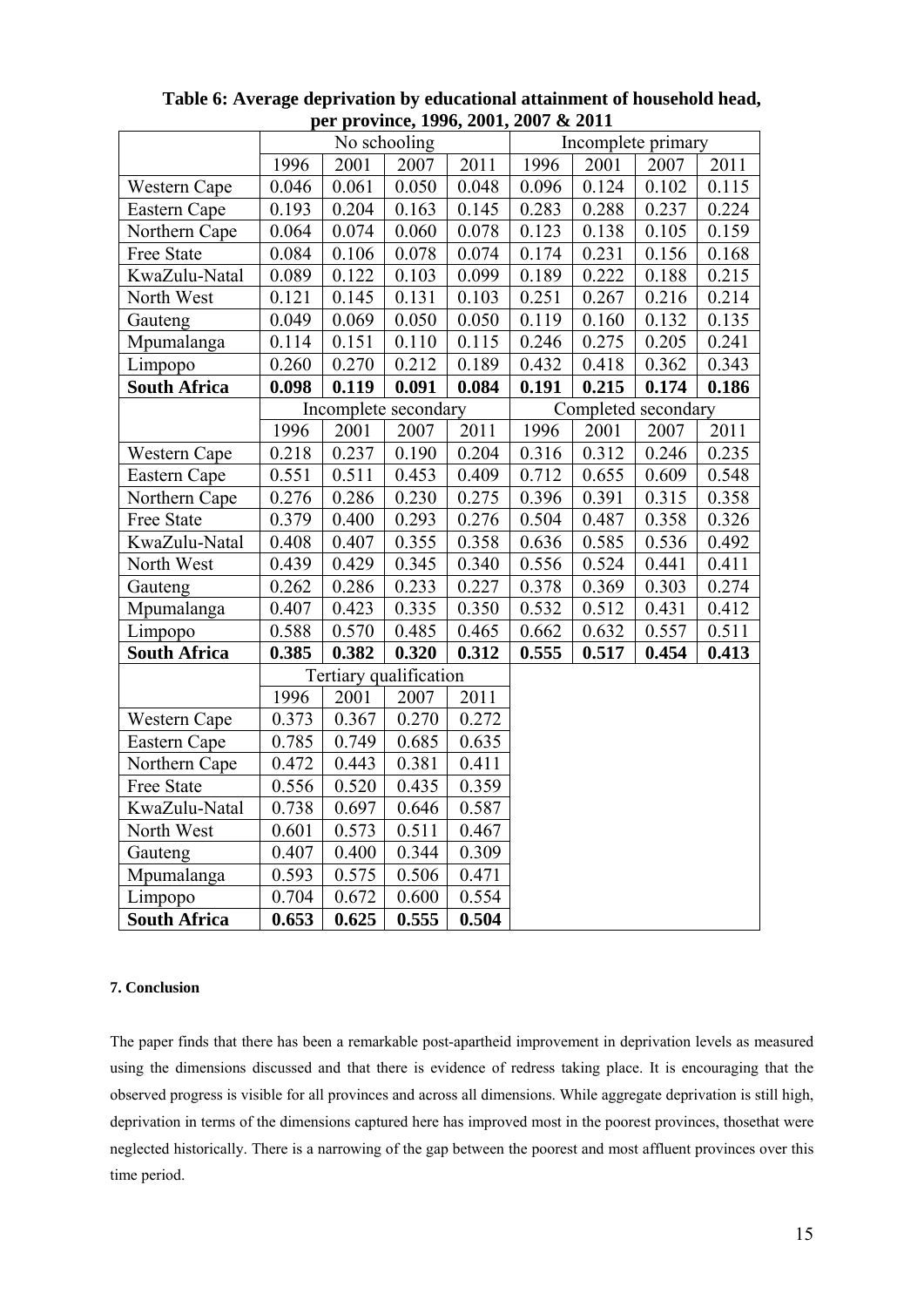However, despite progress, the legacy of apartheid remains highly visible in the patterns of deprivation with enduring gaps between black and white; ex-"homeland" provinces and others. White South Africans are unlikely to suffer much deprivation regardless of which provinces they reside in. In contrast, black South Africans tend to experience multiple forms of deprivation and this varies considerably by province.

The selection of a multi-dimensional approach reliant on government services was deliberate, as it allows us to provide a more encompassing view on efforts to overcome the apartheid legacy. However, due to the dominance of service delivery variables the trends shown here present a rosier picture and diverge from the money metric approach. With money-metric poverty analysis, the expansion of service delivery to poorer communities would not be visible. Since 2002 there has been a clear decline in money-metric poverty associated with the introduction and expansion of the child grant (Van der Berg, Louw & Yu, 2008; Coetzee, 2013). Due to sluggish job growth over this period the labour market has not contributed substantially to poverty alleviation and employment is viewed as a serious concern and policy priority going forward.

Furthermore, it is important to remember that the service delivery indicators do not incorporate the quality of the services, This omission is crucial, particularly in a field such as education where quality differentials are large, or in housing where public housing provision is often of low quality. Services such as refuse removal and sanitation can provide dignity, avoid illness and reduce suffering and inconvenience, but human capital investments are necessary to propel individuals forward and transform the choices and prospects individuals face. We do not report on the quality of education here because there are no adequate proxies for the quality of education available in the data. However, other research has shown that the quality of education in South Africa is far below international benchmarks and remains highly correlated with race, with little improvement observed over the post-apartheid period (Van der Berg et al. 2011). While this analysis provides encouraging signs of post-apartheid transformation and progress towards a more equitable society, we need to be cautious in our optimism because an index that fails to account for the quality of human capital will tend to overestimate the social change that has been achieved.

#### **References**

- Alkire, S. & Foster, J. (2011). Understandings and misunderstandings of multidimensional poverty measurement, *Journal of Economic Inequality* 9, 289-314.
- Bhorat, H. & Van der Westhuizen, C. (2013). Non-monetary dimensions of well-being in South Africa, 1993– 2004: A post-apartheid dividend? *Development Southern Africa* 30(3), 295-314.
- Cerioli, A & Zani, S. (1990). A fuzzy approach to the measurement of poverty. In Dagum, C and Zenga, M (Eds.)*, Income and Wealth Distribution, Inequality and Poverty*. (pp 272-284) Berlin: Springer Verlag.
- Cheli, B. (1995). Totally fuzzy and relative measures of poverty in a dynamic context: an application to the British Household Panel Survey, 1991-92. ISER Working Paper No 1995-13. Institute for Social and Economic Research, University of Essex, Essex.
- Cheli, B & Lemmi, A. (1995). A totally fuzzy and relative approach to the multidimensional analysis of poverty, *Economic Notes* 24(1), 115-134.
- Clark, D. & Qizilbash, M. (2008). Core Poverty, Vagueness and Adaptation: A New Methodology and Some Results for South Africa, *The Journal of Development Studies* 44(4), 519-544.
- Clark, D. & Qizilbash, M. (2005). The capability approach and fuzzy poverty measures: an application to the South African context, *Social Indicators Research* 74, 103–139.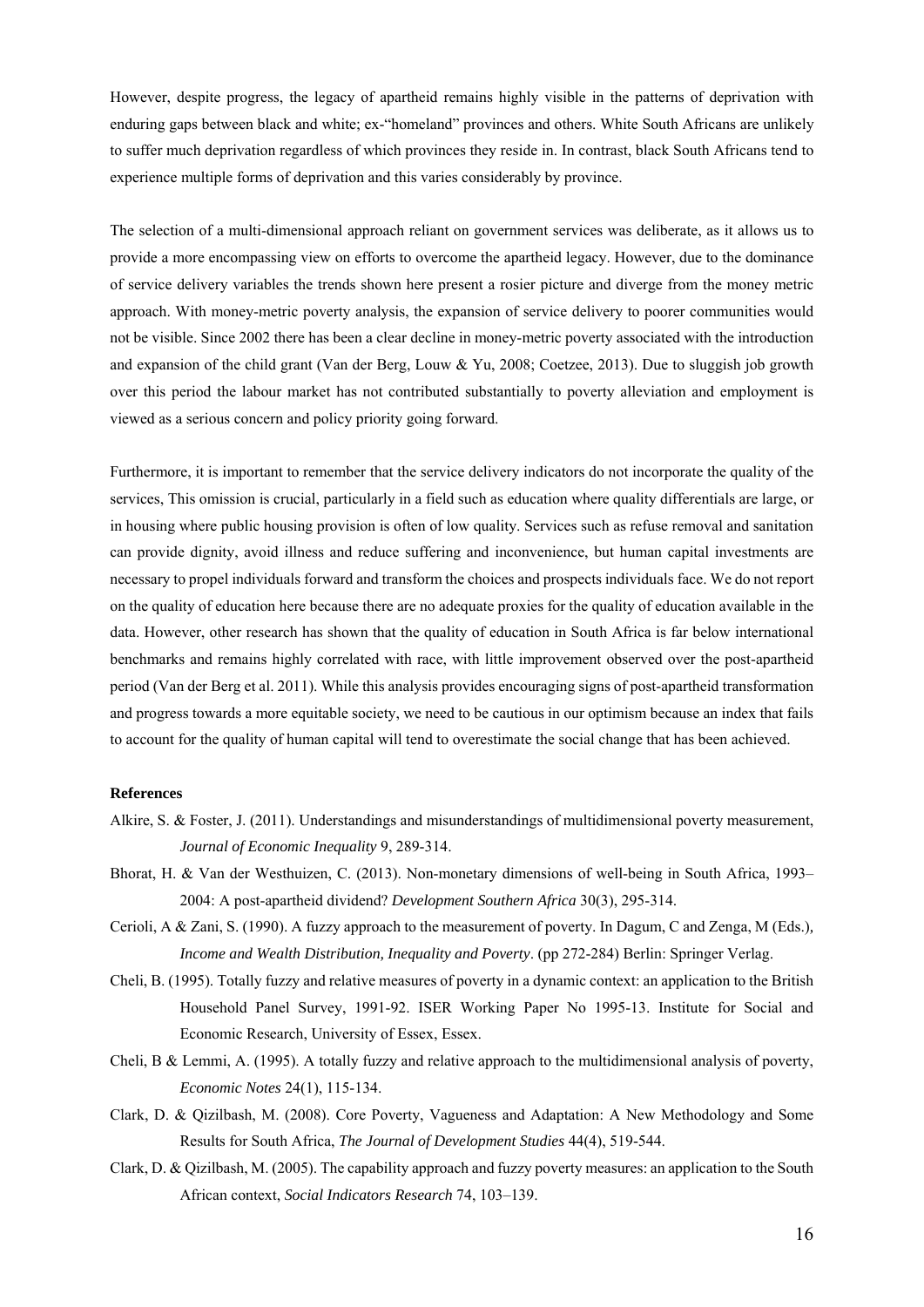- Coetzee, M. (2013). Finding the benefits: estimating the impact of the South African child support grant. South African Journal of Economics, 81(3), 427 – 450.
- Deaton, A. (1997). *The analysis of household surveys: a microeconometric approach to development policy*. The John Hopkins University Press: Baltimore.
- Dubois, D. & Prade, H. (1980). *Fuzzy Sets and Systems*. Academic Press: Boston.
- Filippone, A., Cheli, B. & D'Agostino, A. (2001). Addressing the interpretation and the aggregation problems in totally fuzzy and relative poverty measures. ISER Working Paper No 2001-22. Institute for Social and Economic Research, University of Essex, Essex.
- Finn, A., Leibbrandt, M. & Woolard, I. (2013). What happened to multidimensional poverty in South Africa between 1993 and 2010? SALDRU Working Paper Series Number 99. Cape Town, Southern Africa Labour and Development Research Unit, University of Cape Town.
- Gibson, J. L. (2015). Apartheid's Long Shadow: How Racial Divides Distort South Africa's Democracy. *Foreign Affairs*, March/April 2015:42.
- Hoogeveen, J. G. & Özler, B. (2006). Poverty and inequality in post-apartheid South Africa: 1995-2000. In Bhorat, H. & Kanbur, R. (eds.). Poverty and policy in post-apartheid South Africa. (pp. 59-94) Human Sciences Research Council: Cape Town.
- Leibbrandt, M., Poswell, L., Naidoo, P. & Welch, M. (2006). Measuring recent changes in South African inequality and poverty using 1996 and 2001 census data. In Bhorat, H. & Kanbur, R. (ed.), *Poverty and Policies in Post-Apartheid South Africa*. (pp. 95 – 142). Human Sciences Research Council: Cape Town.
- Leibbrandt, M., Woolard, I., Finn, A. & Argent, J. (2010). Trends in South African income distribution and poverty since the fall of apartheid. OECD Social, Employment and Migration Working Papers No. 101. Organization for Economic Co-operation and Development:Paris.
- Klasen, S. (2000). Measuring poverty and deprivation in South Africa, *Review of Income and Wealth* 46(1), 33- 58.
- Klasen, S. (1997). Poverty, Inequality and Deprivation in South Africa: An Analysis of the 1993 Saldru Survey, *Social Indicators Research* 41, 51-94.
- Miceli, D. (1998). Measuring poverty using fuzzy sets. NATSEM Discussion Paper No. 38. Canberra, National Centre for Social and Economic Modelling. www.natsem.canberra.edu.au/pubs/dps/dp38/dp38.pdf.
- Noble, M. & Wright, G. Forthcoming. Using Indicators of Multiple Deprivation to Demonstrate the Spatial Legacy of Apartheid in South Africa, *Social Indicators Research*.
- Ngwane, A. K., Yadavalli, V. S. S. & Steffens, F. E. (2001). Poverty in South Africa in 1995: a totally fuzzy and relative approach, *Journal for Studies in Economics and Econometrics*, 25(1), 77-87.
- Özler, B. (2007). Not separate, not equal: poverty in post-apartheid South Africa. *Economic Development and Cultural Change*, 55(3): 487-529.
- Qizilbash, M. (2006). Philosophical Accounts of Vagueness, Fuzzy Poverty Measures and Multidimensionality. In Lemmi, A. & Betti, G. (eds.) *Fuzzy Set Approach to Multidimensional Poverty Measurement. Economic Studies in Inequality, Social Exclusion and Well-Being. Volume 3.* (pp 9-28). Springer: New York.
- Qizilbash, M. (2002). A note on the measurement of poverty and vulnerability in the South African context, *Journal of International Development* 14(6), 757-772.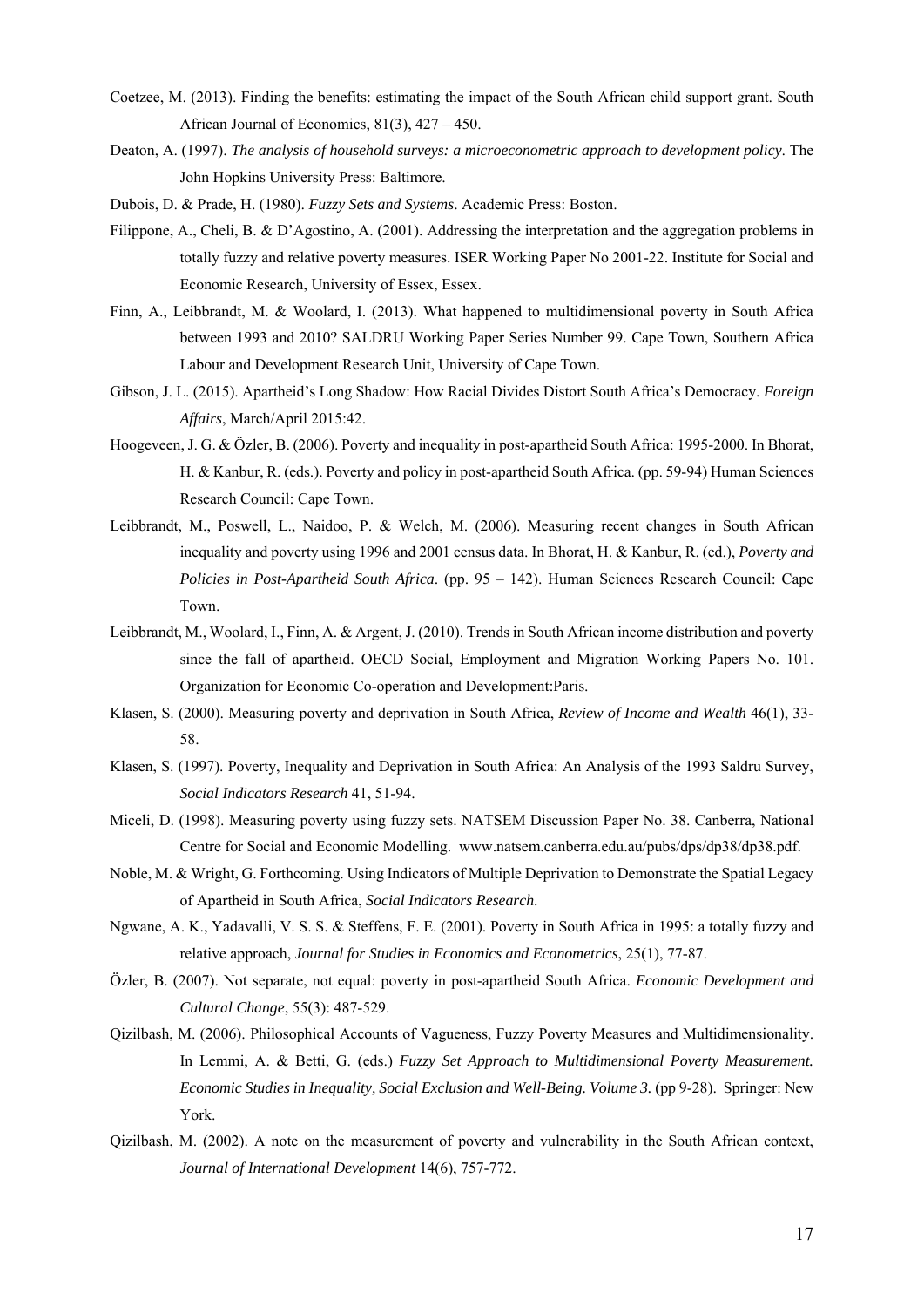- Ravallion, M. (1996). Issues in measuring and modelling poverty. *The Economic Journal*, 106 (September): 1328- 1343.
- Sen, A. K. (1985). *Commodities and capabilities.* North-Holland, Amsterdam.
- Sen, A. K. (1989). Social progress index: some methodological issues. First Report to UNDP/Latin America Bureau, mimeo.
- Van der Berg, S. (2014). Inequality, poverty and prospects for redistribution. *Development Southern Africa*, 31(2), 197-218.
- Van der Berg, S., Louw, M. & Yu, D. (2008.) Post-Transition Poverty Trends Based On An Alternative Data Source," South African Journal of Economics, Economic Society of South Africa, 76(1), 58-76.
- Van der Berg, S., Burger, C., Burger, R., De Vos, M., Du Rand, G., Gustafsson, M., Moses, E., Shepherd, D., Spaull, N., Taylor, S., Van Broekhuizen, H. & Von Fintel, D. (2011). Low quality education as a poverty trap. University of Stellenbosch: Stellenbosch. http://www.ekon.sun.ac.za/blog/LowQualityEducationPovertyTrapWorkshop
- Van der Berg, S., Louw, M. & Yu, D. (2008). Post-transition poverty trends based on an alternative data source. *South African Journal of Economics*, 76(1), 58-76.
- Yu, D. (2012). Using household surveys for deriving labour market, poverty and inequality trends in South Africa. PhD thesis University of Stellenbosch.
- Zadeh, L. A. (1965). Fuzzy sets. *Information and Control,* 8, 338-353.